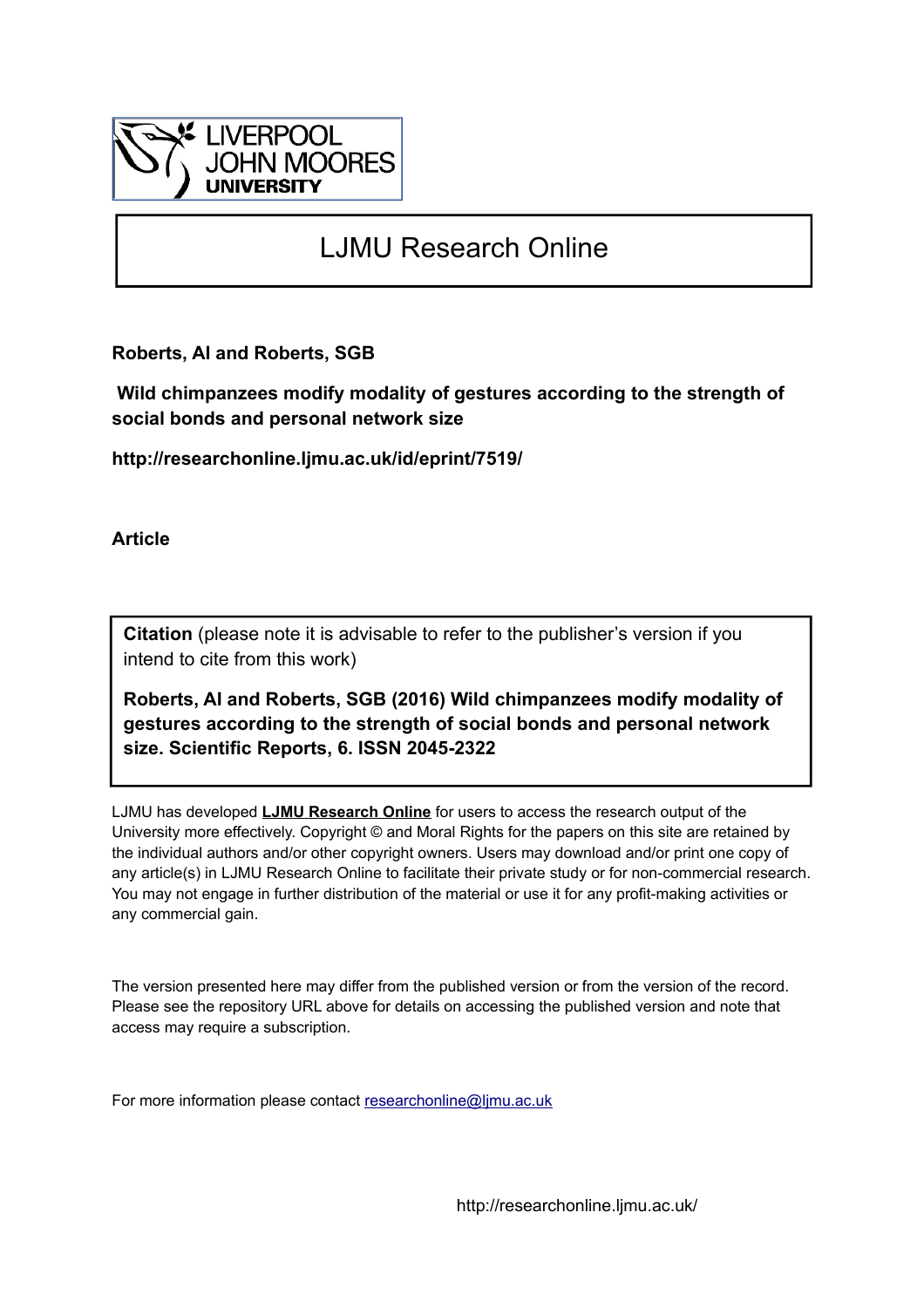# SCIENTIFIC REPERTS

Received: 06 June 2016 accepted: 02 September 2016 Published: 21 September 2016

## **Wild chimpanzees modify OPENmodality of gestures according to the strength of social bonds and personal network size**

**Anna Ilona Roberts\* & Sam George Bradley Roberts\***

**Primates form strong and enduring social bonds with others and these bonds have important fitness consequences. However, how different types of communication are associated with different types of social bonds is poorly understood. Wild chimpanzees have a large repertoire of gestures, from visual gestures to tactile and auditory gestures. We used social network analysis to examine the association between proximity bonds (time spent in close proximity) and rates of gestural communication in pairs of chimpanzees when the intended recipient was within 10m of the signaller. Pairs of chimpanzees with strong proximity bonds had higher rates of visual gestures, but lower rates of auditory long-range and tactile gestures. However, individual chimpanzees that had a larger number of proximity bonds had higher rates of auditory and tactile gestures and lower rates of visual gestures. These results suggest that visual gestures may be an efficient way to communicate with a small number of regular interaction partners, but that tactile and auditory gestures may be more effective at communicating with larger numbers of weaker bonds. Increasing flexibility of communication may have played an important role in managing differentiated social relationships in groups of increasing size and complexity in both primate and human evolution.**

Strong and enduring social bonds in primates are closely linked with fitness outcomes<sup>1</sup>, but the need to track and maintain these social relationships results in primate sociality being constrained by both temporal and cognitive factors<sup>[2](#page-9-1)</sup>. These constraints give rise to primate groups with a multilevel structure containing hierarchically nested social levels, with individuals having a differentiated set of stronger and weaker social relationships with conspe-cifics<sup>[3](#page-9-2),[4](#page-9-3)</sup>. Gestural communication–voluntary movements of the arms, head, body postures and locomotory gaits<sup>5-7</sup> -has been hypothesized to regulate social bonding in some multilevel societies<sup>8</sup>, because it provides an important channel through which individuals influence the behaviour and emotions of their social partners<sup>5</sup>. Gestures vary in modality from less intense visual gestures to more intense auditory long-range or tactile gestures<sup>5[,6](#page-10-2)</sup>. Different types of social bonds may be associated with different patterns of gestural communication through the intensity of emotional arousal, whereby individuals express their own emotional arousal and also evaluate and process emotional arousal in others, in order to respond in an adaptive manner $9-17$ .

Emotional arousal has been operationally defined as a state of physiological activation experienced as a change in heart rate<sup>[14](#page-10-4),18</sup>, cortisol secretion<sup>19-23</sup> or nasal temperature<sup>24</sup>. Arousal change is associated with corresponding behavioural patterns, precipitated by exposure to different types of bonds with the social partners<sup>25-28</sup>. For instance, when a primate interacts with a conspecific with whom they have a history of prior aggressive inter-actions, this is associated with an increase in heart rate, indicating an aroused response<sup>[14](#page-10-4),[18](#page-10-5)</sup>. In contrast, when a primate interacts with a conspecific with whom they have a positive social relationship, there is no increase in heart rate from baseline, indicating a lack of arousal<sup>[14](#page-10-4),18</sup>. Various indicators of arousal relating to communication have also been examined. It has been proposed that indices of arousal and arousal change can be classified along the dimension of communication intensity or strength such as the potency of its presentation (loudness), frequency and duration[25,](#page-10-8)[29](#page-10-9). For instance, non-verbal loudness (rated on the scale from loud to soft) is correlated with self-reported measures of emotional arousal in humans<sup>25</sup>. Louder human voices are associated with higher

Department of Psychology, University of Chester, Chester; Parkgate Road, Chester CH1 4BJ, UK. \*These authors contributed equally to this work. Correspondence and requests for materials should be addressed to A.I.R. (email: [anna.roberts@chester.ac.uk\)](mailto:anna.roberts@chester.ac.uk) or S.G.B.R. (email: [sam.roberts@chester.ac.uk](mailto:sam.roberts@chester.ac.uk))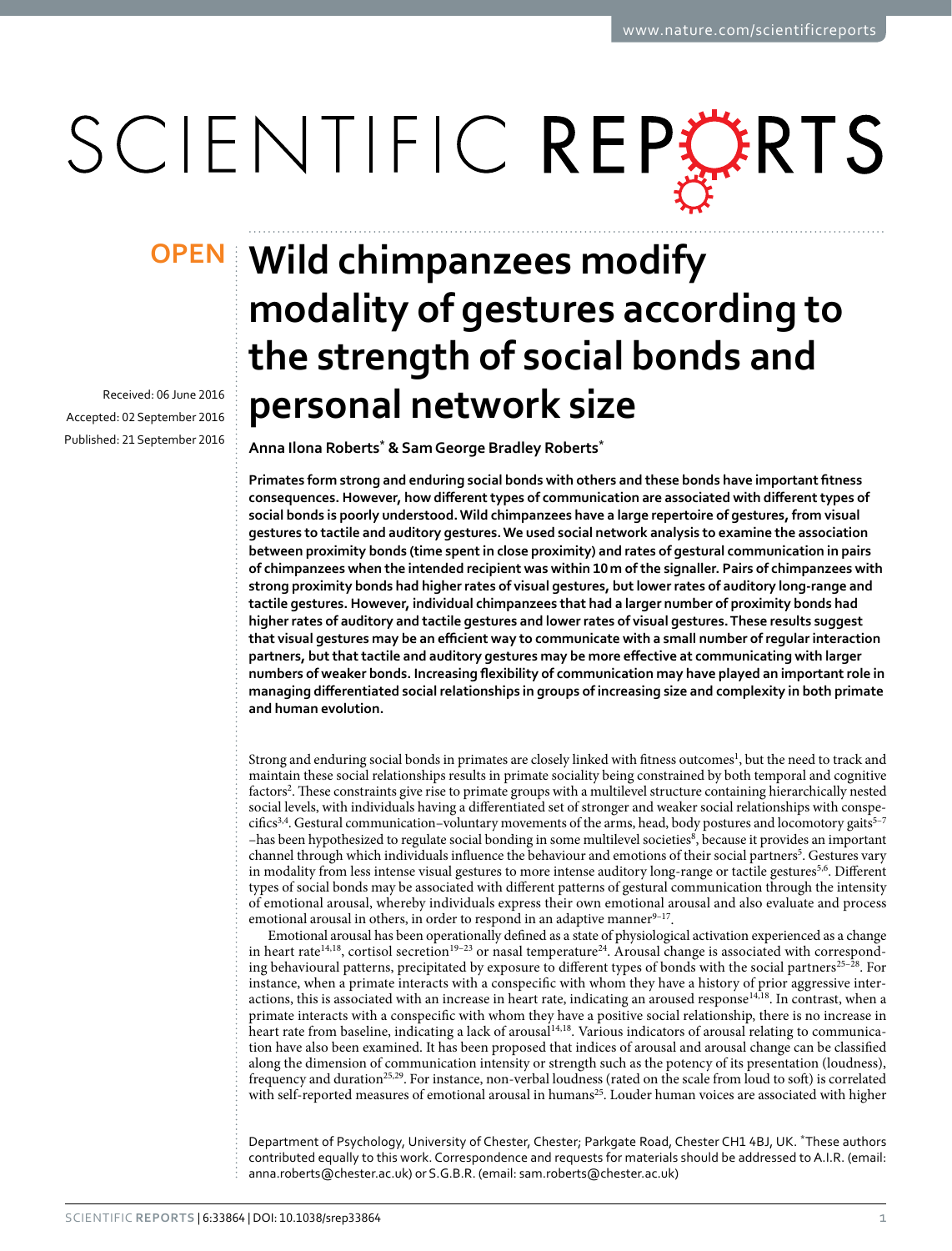arousal than quieter voices, providing further evidence that communication loudness can be used to indicate the intensity of arousal[30–32](#page-10-10). Moreover, other research in humans has revealed that the communication in itself can alter the arousal of the recipient<sup>33-37</sup>. It has been shown that communication associated with different levels of emotional arousal is associated with different behavioural, physiological and fitness outcomes in the recipients. High-arousal signals trigger a range of neurological and hormonal responses associated with increased heart rate and cortisol release<sup>13[,24](#page-10-7),38</sup>, which can influence the recipient's health and survival<sup>[39](#page-10-14)</sup>. High-arousal signals in primates such as alarm calls, calls produced by subordinates when threatened by dominants or calls by youngsters soliciting attention from their mothers can trigger automatic nervous system responses in recipients due to the acoustic properties of the vocalisations<sup>40-43</sup>. These 'squeaks, shrieks and screams' can be effective in changing affect and behaviour in recipients as with repetition they become highly arousing and are difficult to habituate to[40,](#page-10-15)[41.](#page-10-16) In contrast, in human mother-infant pairs and dog owners, low-arousal signals are associated with oxy-tocin release<sup>[44](#page-10-17)</sup>, which has a stress buffering effect<sup>[45](#page-10-18)</sup> and is associated with improved immune response<sup>46</sup>. Oxytocin plays a key role in social bonding in humans<sup>[47](#page-10-20)</sup>, and has experimentally been shown to be associated with affiliative behavior and proximity maintenance in dogs<sup>[48](#page-10-21)</sup>. Oxytocin is also released in response to grooming<sup>49</sup> and food sharing<sup>50</sup> in wild chimpanzees.

Although high arousal states can be beneficial (e.g. in contexts such as predator defence), the stress caused by these states is generally maladaptive to both signallers and recipients. The intensity of the arousal state in communication can influence the effectiveness of behavioural coordination by influencing the efficiency by which recipients can infer temporal changes in the arousal states of the signallers. Responding appropriately to high-intensity communication is a relatively straightforward task because as arousal increases, the production by the signaller of the most common communication type associated with that emotion generally increases. In contrast, responding to low intensity signals is more difficult because as arousal declines, a greater variety of communication types are used<sup>26–28,[35](#page-10-24),[51](#page-11-1)</sup>. Thus the emotional content of high-arousal signals (e.g. a dominance display by a male chimpanzee) tends to be unambiguous and may trigger a set of neural and physiological reactions in the recipient that leads to an appropriate response from the set of potential action opportunities<sup>52</sup>. In contrast, low arousal signals often contain less specific emotional information (e.g. anger displayed in a visual signal). It has been hypothesized that to respond appropriately to low arousal signals, the recipient has to determine whether or not the signal is directed at them and infer the signaller's goals from contextual information relating to the identity of signal-ler, the relationship between the signaller and the recipient and the context (e.g. mating, aggression, travel)<sup>[53,](#page-11-3)54</sup>. Low-arousal signals may thus require that the recipients integrate a wider range of sources of information in order to respond in an efficient manner, as compared to high-arousal signals<sup>54</sup>.

The need to consider contextual information relating to social relationships when responding to low intensity signals may impose time and cognitive demands on behavioural coordination because the number of dyads and triads of social relationships that have to be tracked and socially managed increases as a power function of the number of individuals in a group<sup>55</sup>. The relationship between social complexity (i.e. managing a more complex network of relationships) and neocortex size has previously been shown in relation to various aspects of primate sociality<sup>[55](#page-11-5)</sup>. Primates with larger neocortices have higher rates of social play<sup>[56](#page-11-6)</sup>, more complex male mating strat-egies<sup>[57](#page-11-7)</sup>, higher levels of tactical deception<sup>[58](#page-11-8)</sup>, are more likely to form coalitions<sup>59</sup> and have a higher frequency of social learning<sup>60</sup>. Whilst this suggests that primates with larger neocortices do display a higher level of 'social complexity' in their behaviour, what is lacking is a systematic and detailed understanding of how contextual understanding of low emotional arousal as expressed in gestural communication is related to the nature of the bonded network–the number and strength of social bonds maintained with others.

Social network analysis offers a novel way to examine the role of communication in maintaining social bonds in primates<sup>61-63</sup>. In contrast with earlier analysis of social behaviour, social network analysis measures behaviours between dyads of individuals, and uses these to look at the differentiation and strength of ties across all individuals<sup>61</sup>. Thus, social network analysis can examine the structure of the group as a whole, in terms of different social behaviours and communication patterns<sup>61</sup>. In social networks analysis, each node usually represents an individual, and each edge (or 'tie') represents some measured social interaction (e.g. time spent in close proximity, rate of gesturing). The social network approach is grounded in the notion that the patterning of ties in which individuals are embedded has important consequences for these individuals. Central individuals maintain close proximity with numerous conspecifics and thus may serve as a centre for communication exchange. In contrast, peripheral individuals maintain rare or no close proximity with others and thus are located spatially at the margins of the social network.

In particular, the fission-fusion nature of chimpanzee society, where the association patterns change on a daily basis by means of the fission and fusion of subunits (known as parties or sub-groups[\)64](#page-11-12) provides distinct chal-lenges in managing a large and diverse set of social relationships<sup>[65](#page-11-13)</sup>. A lack of predictability in conspecifics' behavior is a major cause of stress<sup>66</sup> and a fission-fusion social system increases this unpredictability, as the reproductive or dominance status of conspecifics may have changed after a period of absence. Chimpanzees only see some conspecifics infrequently, yet need to recognize, retain information and maintain long-standing relationships with all members of the community<sup>65</sup>. Chimpanzees thus maintain a variety of different types of social relationships with others, and the strength of social relationships in chimpanzees and other primates have been measured by different criteria, including duration of time spent feeding, travelling, resting, visually attending and grooming with the bonding partner<sup>67-79</sup>. Here we compare these measures with our measure of close proximity (duration of time spent within 10m, per hour spent in the same party) to validate its use as an indicator of close social bonding. We hypothesize that the strength of chimpanzee social bonds (expressed as duration of time spent in close proximity) is not randomly distributed across group members but is associated both with modality of gestural communication and biological factors (reproductive status, age and sex similarity, kinship). Thus, we predict that strong proximity bonds will be associated with visual gestures and weak proximity bonds will be associated with auditory and tactile gestures, as chimpanzees use different modalities of gestures to maintain the different types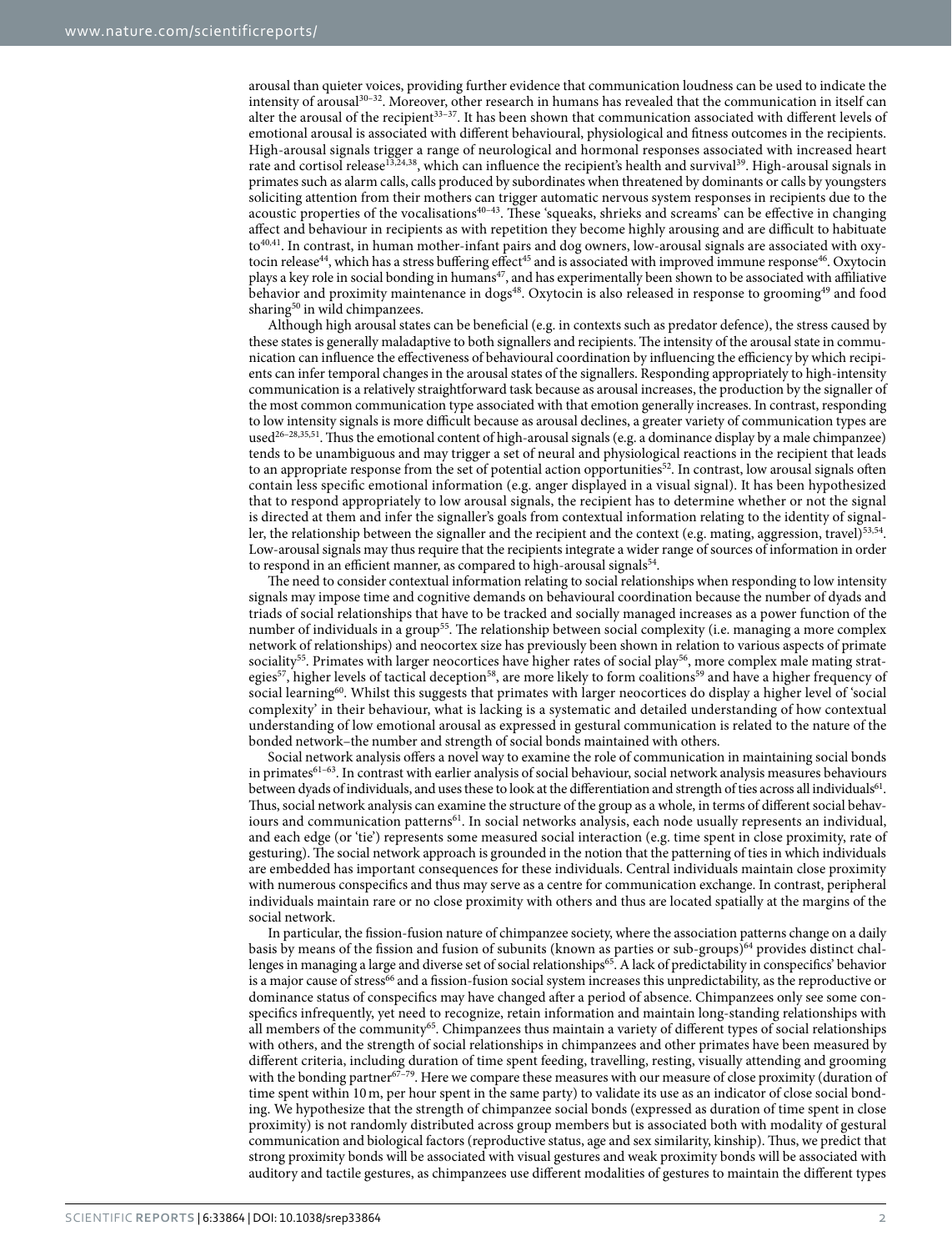of bonds. As individuals living in social groups have to both meet their own needs and coordinate their behaviour with others, we predict that this relationship will be seen across different types of contexts, including affiliative and antagonistic contexts<sup>29</sup>.

Moreover, individual chimpanzees display a large amount of variation in the number of conspecifics they maintain close proximity with. When chimpanzees have close proximity with only a small number of conspecifics, they may be able to maintain bonds with all network members based on visual gestures. However, when chimpanzees maintain close proximity to a larger number of conspecifics, they face higher time and cognitive demands on managing these more numerous social relationships. Therefore in larger proximity networks, there is an increasing number of the individuals with whom the proximity bonds are weaker and an increasing dissociation between the networks based on visual and tactile or auditory gestures. As these gestures vary in the time and cognitive demands on their perception, we predict that smaller proximity networks will be associated with the use of visual gestures, whereas larger proximity networks will be associated with more use of tactile and auditory gestures.

#### **Results**

**Sampling effort.** In this study, an average of 12.52 (range 8.33–18.63) hours of independent focal data per individual subject ( $N = 12$  focal chimpanzees) was examined. [Table 1](#page-4-0) provides definitions of modalities of gestures, including gesture types, signaller and recipient distance, rates of production and normalized degrees (percentage of all connections chimpanzees had with others) across the 132 chimpanzee dyads. There was no statistically significant relationship between the total duration of observation and each of the gesture modality networks: auditory short-range ( $C = 1.085$ ,  $p = 0.379$ ), auditory long-range ( $C = 1.378$ ,  $p = 0.191$ ), visual  $(C=0.910, p=0.412)$  and tactile  $(C=1.217, p=0.317)$ . This indicates sufficient sampling duration, in that the duration of observation for each chimpanzee dyad was not statistically related to the rate of gesturing between that dyad across each of the four gesture modalities.

**Gesture function and modality.** First, we examined the relationship between the modality of gestures and their function. This analysis compared how the rate of gesturing in a particular modality (e.g. visual) was associated with gestures given in a particular context, including both affiliative (e.g. greeting) and agonistic contexts (e.g. threat to dominate). [Table 2](#page-5-0) gives definitions of all gesture functions and contexts. In this study, in all instances of gestural communication, the intended recipient of the communication was within 10 m of the signaller. In all models described in this section we controlled for sex, age, kinship and reproductive similarity. The details of all models are shown in Supplementary Tables S3–13 and the significant predictors for gesture function and modality are provided in [Table 3.](#page-6-0) The rate of auditory long-range gestures was positively significantly associated with gestures produced in following contexts: threat to dominate, other threat, travel, copulation and pant-hoots. For auditory short-range gestures, the significant contexts were threat to dominate, copulation, greeting and gestures to give groom. Tactile gestures were significantly associated with reassurance, greeting, gestures to give groom and play. Finally, visual gestures were significantly associated with the following contexts: threat to dominate, food sharing, other threat, travel, copulation, greeting, gestures to mutually groom, gesture to receive groom, play, and pant-hoot.

**Proximity networks, visual attention, grooming, feeding, resting and travel.** Second, we examined the predictors of the proximity bonds between dyads of chimpanzees. The chimpanzees maintained at least some proximity with 95.5% (range 82–100%) of all other focal individuals, but only maintained strong proximity bonds with a small number of these individuals. Three different binary networks of close proximity bonds were created, to identify bonds of different types. The 'preferred, reciprocated close proximity bonds' were defined as dyads that had reciprocated values of proximity association equal or above the mean plus half SD (i.e. both A to B and B to A had values of close proximity equal to or above 30.3 minutes duration per hour spent in the same party)<sup>71</sup>. 15.1% of all potential connections chimpanzees had with others (range 0–46%) were preferred, reciprocated close proximity bonds. Moreover, 'preferred, non-reciprocated close proximity bonds' were identified as dyads where the values of proximity association were equal or greater than the mean plus half SD, but the proximity was non-reciprocated (i.e. only A to B but not B to A had a duration of proximity equal or above the 30.3minutes). Chimpanzees had preferred non-reciprocated close proximity bonds with 37.9% of potential proximity connections (range 18–55%). Finally, dyads of individuals who had values of proximity association equal or below the mean minus half SD (who spent 16.23 or less minutes in close proximity to each other per hour spent in same party) were defined as 'non-preferred close proximity bonds'. In this network, 53.01% of all potential close proximity connections were non-preferred close proximity bonds (range 9–82%). In all three networks, dyads meeting the criteria were scored as 1 and all other dyads were scored as 0. Using multiple regression quadratic assignment procedures (MRQAP), with the proximity bond network as the dependent network, we examined whether these proximity bonds are predicted by other indices of social bonding (visual attention given or received, grooming given, received or mutual, joint travelling, feeding and resting, see [Table 2](#page-5-0) for definitions of these indices of social bonding). In all these models, we controlled for sex, age, kinship and reproductive similarity. Our results showed that the duration of resting (r<sup>2</sup> = 0.292, β = 0.220, p = 0.007), travelling, (r<sup>2</sup> = 0.292, β = 0.253, p = 0.035), mutual grooming ( $r^2 = 0.292$ ,  $\beta = 0.169$ ,  $p = 0.049$ ), received grooming ( $r^2 = 0.292$ ,  $\beta = 0.206$ ,  $p = 0.009$ ) and visual attention given ( $r^2$  = 0.292,  $\beta$  = 0.276,  $p$  = 0.031) predicted preferred, reciprocated close proximity bonds. Preferred, non-reciprocated close proximity bonds were predicted by a higher rate of resting in close proximity ( $r^2$  = 0.188, β=0.403, *p*=0.001). The non-preferred close proximity bonds were negatively predicted by higher rates of resting ( $r^2 = 0.395$ ,  $\beta = -0.530$ ,  $p = 0.001$ ) and travel ( $r^2 = 0.395$ ,  $\beta = -0.329$ ,  $p = 0.001$ ). These results show that meaningful comparisons across indices of social bondedness can be made using our measure of duration of close proximity per hour spent in the same party.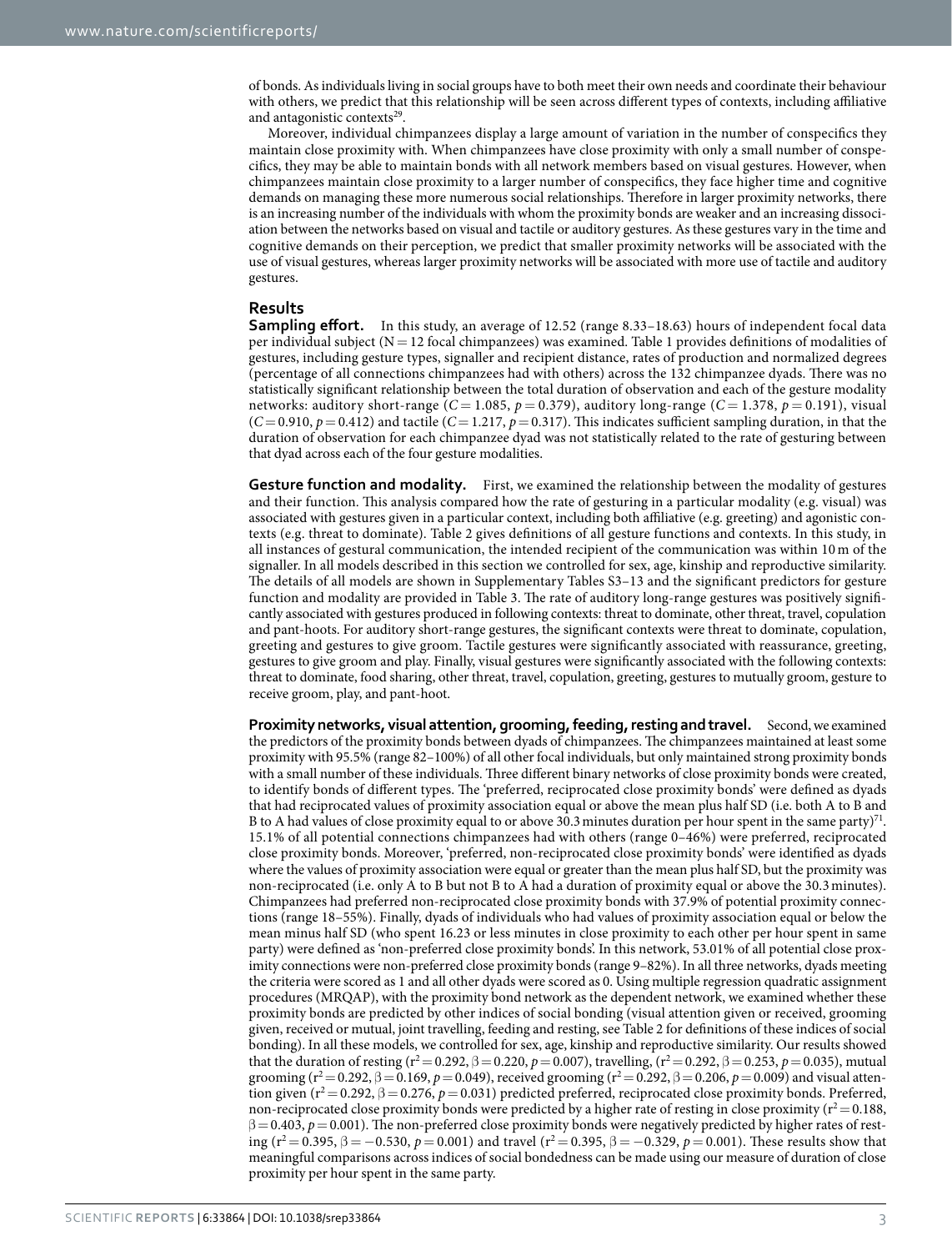<span id="page-4-0"></span>

| <b>Definition</b>                                                                                             | Gesture types <sup>*</sup>                                                                                                                                                                                                                                                                                                                                                                                                                                                                                | Gesture rate/dyad<br>(overall range) | N degree (%)/dyad<br>(overall range) | Mean $\pm$ SD distance between<br>signaller and the recipient |  |  |  |
|---------------------------------------------------------------------------------------------------------------|-----------------------------------------------------------------------------------------------------------------------------------------------------------------------------------------------------------------------------------------------------------------------------------------------------------------------------------------------------------------------------------------------------------------------------------------------------------------------------------------------------------|--------------------------------------|--------------------------------------|---------------------------------------------------------------|--|--|--|
| <b>Visual gestures</b>                                                                                        |                                                                                                                                                                                                                                                                                                                                                                                                                                                                                                           |                                      |                                      |                                                               |  |  |  |
| Gesture perception is<br>possible only by looking at<br>signaller                                             | Arm beckon, Arm flap, Arm raise, Bob, Bow, Crouch, Crouch<br>run, Crouch walk, Dangle, Forceful extend, Hand bend, Jump,<br>Limp extend, Linear sweep, Lower head, Lunge, Present<br>genitals, Present leg, Present mount, Present rump, Present<br>torso, Rock, Roll over, Run stiff, Slap self, Sniff, Stationary<br>stiff, Stiff extend, Stretched extend, Swagger bipedal, Swagger<br>quadrupedal, Tip head, Touch self, Turn back, Turn head,<br>Unilateral swing, Vertical extend, Walk stiff, Wipe | $1.56(0-42.5)$                       | $48(9-100)$                          | $3.03 + 4.15$                                                 |  |  |  |
| <b>Tactile gestures</b>                                                                                       |                                                                                                                                                                                                                                                                                                                                                                                                                                                                                                           |                                      |                                      |                                                               |  |  |  |
| Gesture perception is<br>possible via physical contact                                                        | Bite, Embrace, Grab, Hold hands, Kiss, Locomote tandem, Pull<br>another, Push by hand, Push by rump, Rub, Shake limb, Slide,<br>Stand tandem, Stroke by mouth, Tap another, Thrust genitals,<br>Tickle, Touch backhand, Touch innerhand, Touch long                                                                                                                                                                                                                                                       | $0.34(0-21.17)$                      | $18(0-64)$                           | $1.76 + 3.46$                                                 |  |  |  |
| Auditory short-range gestures                                                                                 |                                                                                                                                                                                                                                                                                                                                                                                                                                                                                                           |                                      |                                      |                                                               |  |  |  |
| Sounds produced by the<br>gesture can be heard within<br>short distance from the<br>signaller up to 10 meters | Clip by mouth, Smack lip, Tap object                                                                                                                                                                                                                                                                                                                                                                                                                                                                      | $0.4(0-23.12)$                       | $18(0-36)$                           | $0.19 + 0.74$                                                 |  |  |  |
| Auditory long-range gestures                                                                                  |                                                                                                                                                                                                                                                                                                                                                                                                                                                                                                           |                                      |                                      |                                                               |  |  |  |
| Sounds produced are<br>audible at a distance of more<br>than 10 meters away from<br>the recipient             | Beat, Bounce, Drum, Knock, Pound, Shake mobile, Shake<br>stationary, Stamp quadrupedal, Stamp sitting, Sway, Swing                                                                                                                                                                                                                                                                                                                                                                                        | $0.4(0-15)$                          | $27(0-55)$                           | $5.47 + 3.04$                                                 |  |  |  |

**Table 1. Modality ethogram, accompanying gesture types, signaller–recipient distance, rate and normalized degree (percentage of all connections chimpanzees had with others) across 132 chimpanzee dyads** \* Description and video footage of gesture types can be found in Roberts A.I., Roberts S.G.B., Vick S.-J. 2014 The repertoire and intentionality of gestural communication in wild chimpanzees. Animal Cognition 17, 317–336 and Roberts A.I., Vick S.-J., Roberts S.G.B., Buchanan-Smith H.M., Zuberbühler K. 2012 A structurebased repertoire of manual gestures in wild chimpanzees: statistical analyses of a graded communication system. *Evolution and Human Behavior* 33(5), 578–589.

**Proximity networks and gesture modality.** Third, we examined the association between the close proximity bond networks and the rates of different modalities of gestural communication ([Fig. 1\)](#page-7-0). A higher rate of visual gestures was significantly associated with the presence of preferred, reciprocated close proximity bonds  $(r^2 = 0.173, \beta = 0.446, p = 0.001)$ . In contrast, chimpanzees that were less likely to have preferred, reciprocated close proximity bonds had significantly higher rates of auditory long-range gestures ( $r^2 = 0.173$ ,  $\beta = -0.267$ ,  $p = 0.001$ ) and tactile gestures ( $r^2 = 0.173$ ,  $\beta = -0.119$ ,  $p = 0.023$ ). The presence of preferred, non-reciprocated close proximity bonds was not predicted by modality of gestures. Finally, the presence of non-preferred, close proximity bonds was positively predicted by auditory long-range ( $r^2 = 0.079$ ,  $\beta = 0.191$ ,  $p = 0.039$ ) and tactile gestures ( $r^2 = 0.079$ ,  $\beta = 0.164$ ,  $p = 0.049$ ) and negatively predicted by visual gestures ( $r^2 = 0.079$ ,  $\beta = -0.213$ ,  $p=0.016$ ).

**Proximity centrality and modality.** Fourth, we calculated the normalised degree centrality for each individual chimpanzee<sup>61</sup>, i.e. the average value of the strong proximity bond network matrix, where dyads of individuals who had values of proximity association equal or above the mean plus half SD, were scored as 1 ('strong bonds'). All networks were directed and therefore in-degree and out-degree were calculated separately. Out-degree refers to behaviours directed by the focal chimpanzee to conspecifics, whilst in-degree refers to behaviours directed by conspecifics towards the focal chimpanzee. The proximity network was directed because proximity bonds were not reciprocated in this analysis and therefore out-degree was used in all models.

In these analyses, we used node-level regressions to examine the predictors of proximity out-degree by out- and in-degree of gesture modality. We controlled for the duration of time spent in proximity to oestrus females, time spent in proximity to kin, and the age and sex of the focal chimpanzee. Chimpanzees with a high close proximity out-degree had a high out-degree of auditory long-range gestures ( $r^2 = 1$ ,  $\beta = 16.547$ ,  $p = 0.011$ ), auditory short-range gestures ( $r^2 = 1$ ,  $\beta = 2.167$ ,  $p = 0.015$ ) and tactile gestures ( $r^2 = 1$ ,  $\beta = 8.190$ ,  $p = 0.026$ ). Chimpanzees with high proximity out-degree had a low in-degree of auditory long-range gestures ( $r^2 = 1$ ,  $\beta = -50.181$ ,  $p = 0.009$ ), auditory short-range gestures ( $r^2 = 1$ ,  $\beta = -13.891$ ,  $p = 0.010$ ) and tactile gestures  $(r^2=1, \beta=-79.099, p=0.009)$ . Chimpanzees with a high proximity out-degree also had a high in-degree ( $r^2=1$ ,  $\beta = 97.751$ ,  $p = 0.009$ ) and low out-degree ( $r^2 = 1$ ,  $\beta = -39.579$ ,  $p = 0.009$ ) of visual gestures.

#### **Discussion**

In this study, we examined gestural communication where the intended target of communication was within 10m of the signaller. The gestural communication was examined across pairs of chimpanzees who were in close physical proximity (within 10m) but varied in the strength of social bonds, as indicated by the duration of time spent in close proximity, visually attending, grooming, traveling and resting. Whilst previous research has shown that primates use a wide variety of gestures in a flexible and intentional way by adjusting the modality of gestures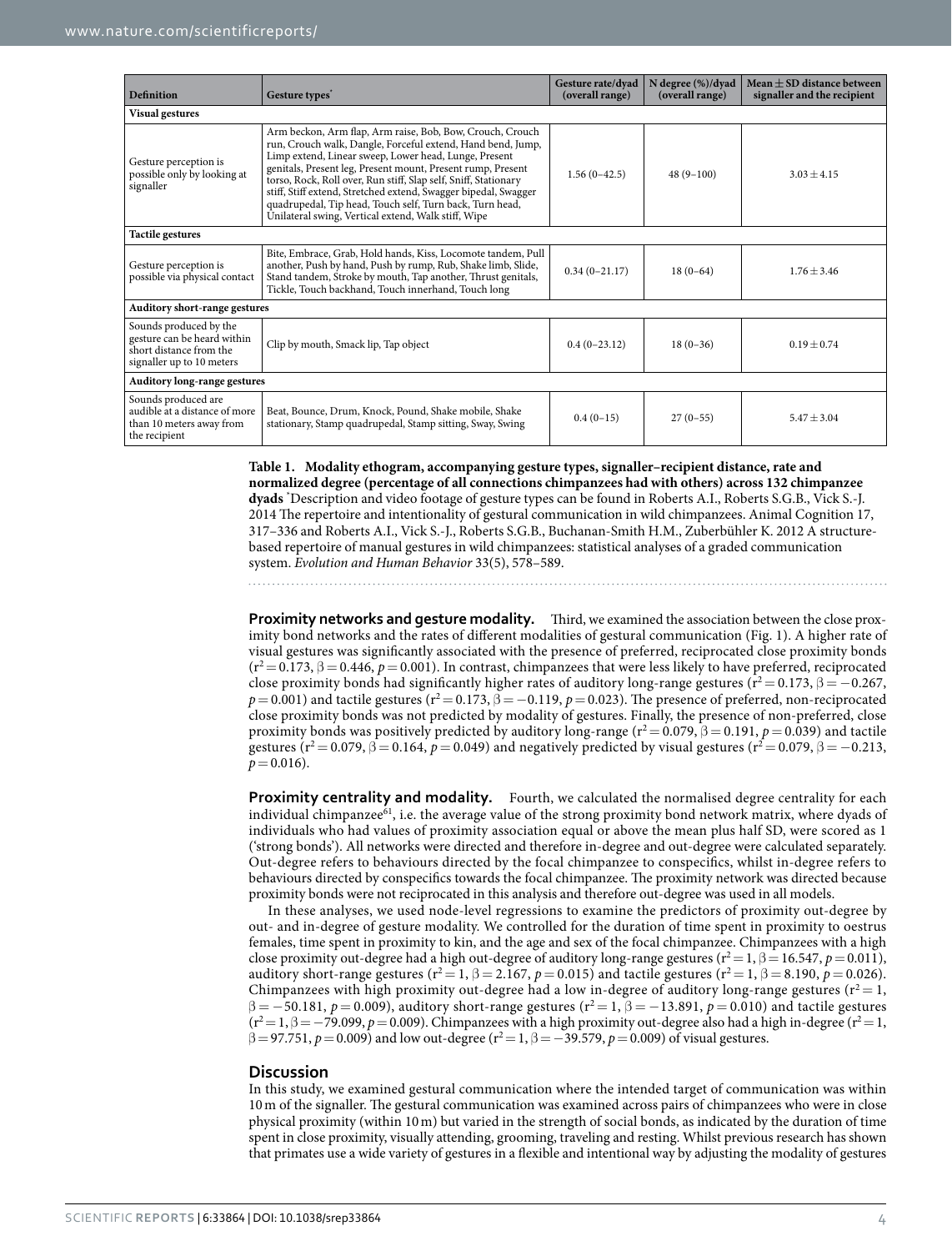<span id="page-5-0"></span>

| <b>Category of gesture</b> | <b>Definition</b>                                                                                                                                                                                          |  |  |  |  |  |
|----------------------------|------------------------------------------------------------------------------------------------------------------------------------------------------------------------------------------------------------|--|--|--|--|--|
| Gestures                   |                                                                                                                                                                                                            |  |  |  |  |  |
| Threat to dominate         | Aggressive context, where there is no tangible reason for conflict but the recipient<br>reacts with fear (e.g. screams)                                                                                    |  |  |  |  |  |
| Food sharing               | Context where food is in recipient's possession and in view of the signaller who<br>makes gestures in anticipation of receiving food item.                                                                 |  |  |  |  |  |
| Other threat               | Communication motivated by clear conflict of interest over the resource such as<br>food or behavior such as mating                                                                                         |  |  |  |  |  |
| Travel                     | Gestures motivated by the signaller's desire to be followed by the recipient from<br>one location to the next.                                                                                             |  |  |  |  |  |
| Copulation                 | Gestures produced by a male or a tumescent female in order to initiate copulation                                                                                                                          |  |  |  |  |  |
| Reassurance                | Gestures produced in reaction to recipient's distress, fright or hurt by the signallers<br>own behaviour or third party threat.                                                                            |  |  |  |  |  |
| Greeting                   | Gestures accompanying approaching, being approached or leaving approach<br>with the recipient who is non-threatening or when the recipient or third party<br>distressed, frightened or hurt the signaller. |  |  |  |  |  |
| Mutual groom               | Gestures made to initiate simultaneous grooming between signaller and the<br>recipient.                                                                                                                    |  |  |  |  |  |
| Receive groom              | Gestures made to initiate grooming of the signaller by the recipient.                                                                                                                                      |  |  |  |  |  |
| Give groom                 | Gestures made to initiate grooming of the recipient by the signaller.                                                                                                                                      |  |  |  |  |  |
| Play                       | Gestures which initiate bouts of wrestling, chasing, tickling in non-agonistic<br>relaxed manner accompanied by play-face.                                                                                 |  |  |  |  |  |
| Pant-hoot                  | Production of pant hoot call solo or jointly with others when accompanied by<br>production of gestures                                                                                                     |  |  |  |  |  |
| Other bonding behaviors    |                                                                                                                                                                                                            |  |  |  |  |  |
| Travel                     | Focal subject travels within 10 m of non-focal subject                                                                                                                                                     |  |  |  |  |  |
| Resting                    | Focal subject rests within 10 m of the non-focal subject                                                                                                                                                   |  |  |  |  |  |
| Feeding                    | Focal subject feeds within 10 m of the non-focal subject                                                                                                                                                   |  |  |  |  |  |
| Mutual grooming            | Focal individual simultaneously grooms with non-focal subject                                                                                                                                              |  |  |  |  |  |
| Received grooming          | Focal individual receives grooming from non-focal subject                                                                                                                                                  |  |  |  |  |  |
| Given grooming             | Focal individual grooms non-focal subject                                                                                                                                                                  |  |  |  |  |  |
| Visual attention given     | Focal individual visually monitors non-focal subject who is its nearest neighbour<br>and within 10 m                                                                                                       |  |  |  |  |  |
| Visual attention received  | Non-focal individual visually monitors focal subject who is its nearest neighbour<br>and within 10 m                                                                                                       |  |  |  |  |  |

#### **Table 2. Categorization of gestures according to function.**

in response to the recipient's perception<sup>5,[29](#page-10-9),80-88</sup>, here we provide the first evidence that this flexibility extends to how gestures of different modalities and intensities are used with different types of social partners.

The pairs of chimpanzees that had a higher rate of visual gestures were more likely to have strong proximity bonds, spending larger amounts of time in close proximity, per hour spent in the same party. The presence of preferred social partners is associated with a lower cardiac arousal response<sup>[18](#page-10-5)</sup>, suggesting that visual gestures are likewise associated with lower levels of arousal. The use of low-arousal visual gestures with strong proximity partners may provide a way for the signaller to effectively convey a rich array of emotional states to the recipient and reduce the inherent stress and risk of aggression involved in being in close proximity. By using visual gestures which are not arousing even in close proximity, these gestures may promote social bonding by coordinating behavior and increasing the predictability of behavior between pairs of regular interaction partners<sup>89</sup>. Visual gestures occurred in both affiliative (e.g. initiating mutual grooming) and antagonistic contexts (e.g. threat to dominate). However, both affiliative and antagonistic contexts can be arousing and elicit positive and negative valence emotions in the recipients. The fact that both contexts were associated with low intensity gestures in pairs of chimpanzees who spent longer time periods in close proximity suggests that social bonding includes managing both competition and affiliation in a non-arousing manner.

However, as compared to high arousal auditory and tactile gestures, visual gestures contain less specific emo-tional information and require rich contextual information to interpret<sup>[54](#page-11-4)</sup>. Thus, the use of these gestures may be more efficient when used with a small number of regular interaction partners who are more likely to respond to these gestures appropriately, restricting their usefulness in maintaining a larger proximity network of weaker bonds. In contrast, pairs of chimpanzees that spent less time in close proximity had higher rates of auditory long-range and tactile gestures. Previous studies showed that the presence of non-preferred social partners is associated with higher cardiac arousal<sup>18,[90,](#page-11-19)91</sup> and therefore these gestures may be underpinned by higher levels of arousal. These gestures may be more effective when communicating with weaker proximity bonds and a greater number of social partners. The use of more intense, higher arousal gestures in this context may reduce the uncertainty when interacting with conspecifics encountered less regularly, a particular issue in fission-fusion social systems. These gestures are less ambiguous in the emotion contained in the signal, as compared to visual gestures, and promote rapid and appropriate responses from the recipients. In particular, long-range auditory gestures such as drumming are an efficient way to communicate over longer distances with many recipients. However, the very features that make this type of communication effective over long distances (e.g. high amplitude) make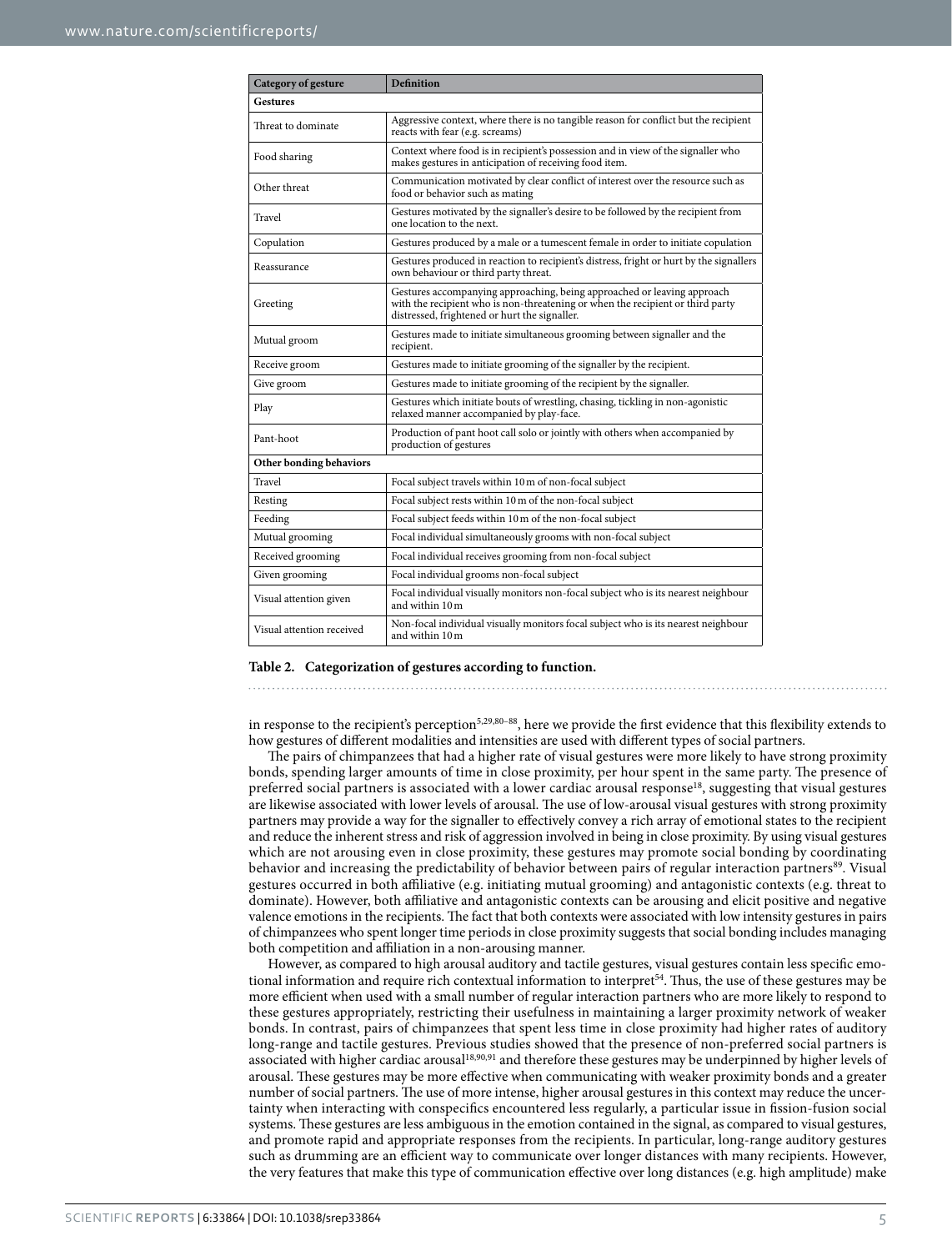<span id="page-6-0"></span>

| Rate of gestural communication | <b>Standardized</b><br>coefficient | <b>Standard</b><br>error | $\boldsymbol{P}$ |  |
|--------------------------------|------------------------------------|--------------------------|------------------|--|
| Long-range auditory gestures   |                                    |                          |                  |  |
| Threat to dominate             | 0.479                              | 0.594                    | 0.009            |  |
| Other threat                   | 0.368                              | 0.294                    | 0.001            |  |
| Travel                         | 0.037                              | 0.276                    | 0.046            |  |
| Copulation                     | 0.103                              | 0.093                    | 0.005            |  |
| Reassurance                    | $-0.367$                           | 0.530                    | 0.043            |  |
| Gesture to receive groom       | $-0.171$                           | 0.175                    | 0.018            |  |
| Pant-hoot                      | 0.866                              | 0.128                    | 0.001            |  |
| Short-range auditory gestures  |                                    |                          |                  |  |
| Threat to dominate             | 0.240                              | 0.423                    | 0.008            |  |
| Other threat                   | $-0.025$                           | 0.190                    | 0.043            |  |
| Copulation                     | 0.017                              | 0.074                    | 0.046            |  |
| Reassurance                    | $-0.172$                           | 0.372                    | 0.044            |  |
| Greeting                       | 0.042                              | 0.053                    | 0.007            |  |
| Gesture to give groom          | 0.985                              | 0.136                    | 0.001            |  |
| Play                           | $-0.101$                           | 0.036                    | 0.001            |  |
| Tactile gestures               |                                    |                          |                  |  |
| Threat to dominate             | $-0.106$                           | 0.290                    | 0.039            |  |
| Reassurance                    | 0.486                              | 0.298                    | 0.001            |  |
| Greeting                       | 0.113                              | 0.071                    | 0.001            |  |
| Gesture to give groom          | 0.035                              | 0.020                    | 0.024            |  |
| Play                           | 0.875                              | 0.104                    | 0.001            |  |
| Visual gestures                |                                    |                          |                  |  |
| Threat to dominate             | 0.205                              | 1.011                    | 0.014            |  |
| Food sharing                   | 0.017                              | 5.125                    | 0.043            |  |
| Other threat                   | 0.142                              | 0.472                    | 0.008            |  |
| Travel                         | 0.087                              | 0.485                    | 0.012            |  |
| Copulation                     | 0.152                              | 0.209                    | 0.008            |  |
| Greeting                       | 0.201                              | 0.261                    | 0.001            |  |
| Gesture to mutually groom      | 0.373                              | 1.367                    | 0.032            |  |
| Gesture to receive groom       | 0.138                              | 0.307                    | 0.015            |  |
| Play                           | 0.079                              | 0.086                    | 0.011            |  |
| Pant-hoot                      | 0.477                              | 0.181                    | 0.001            |  |

**Table 3. Contextual predictors of rates of gestural communication between focal chimpanzees, per hour spent in close proximity (within 10m).** Only significant predictors are shown in this table with full models presented in SI, Tables S3–S6.

it arousing to recipients over shorter distances and thus long-range auditory gestures tend to be used where the interests of the signaller and recipient do not overlap (e.g. in aggression contexts by dominant males)[5,](#page-10-0)[29,](#page-10-9)[92,](#page-11-21)[93.](#page-11-22) In contrast, tactile gestures were associated with affiliative contexts such as greeting and grooming and thus can also be effective in reestablishing the social relationship with infrequent social interaction partners and reducing uncertainty after a period of absence. The nature of tactile gestures may enable chimpanzees to maintain larger social networks of weak proximity bonds because information about nature of the social relationship and the past history of interactions is not required to infer the emotion from these gestures. However, over longer periods, tactile gestures can cause overstimulation and stress<sup>94</sup> and thus for regular interaction partners, visual gestures may allow for proximity to be maintained over longer periods in a non-arousing manner.

It could be argued that ecological factors such as food availability or degree of predation risk affected gestural communication indirectly by influencing socio-spatial organisation (e.g. party size and composition, spread, spatial geometry and proximity). For instance, research has shown that in areas where the risk of mortality or injury is high, vulnerable individuals may stay in closer proximity to a dominant 'protector' male, party spread may be reduced and proximity between individuals increased<sup>95-100</sup>. Thus socio-environmental conditions can influence the number of recipients who are visually perceptive and in close proximity, which may be reflected in the type and frequency of gestural communication used by a signaller. In this case, when the proximity between the signaller and the recipient is low, the absence of recipients who are proximal and visually perceptive may be associated with a reduction in visual and tactile gestures and a corresponding increase in auditory gestures. In contrast, when the proximity between signaller and recipient is high, there may be an increased frequency of visual and tactile gestural communication. Thus with increasing party size of close proximity partners, the probability of visual and tactile communication would increase and the probability of auditory communication would decline regardless of the strength of bonds between pairs of chimpanzees. However, chimpanzees used communication modalities that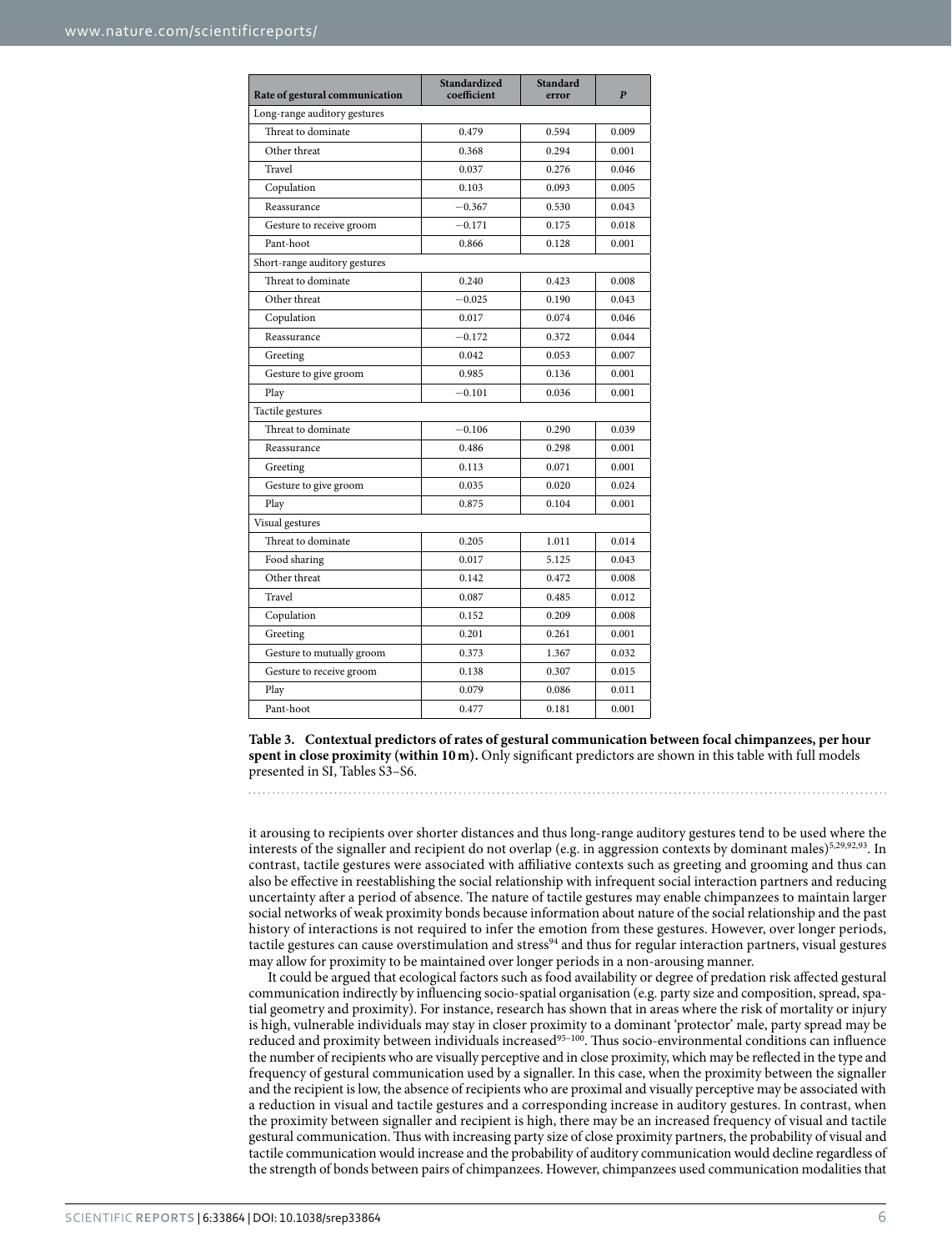

<span id="page-7-0"></span>**Figure 1. Mean rate of gesture production across modalities, per hour dyad spent in close proximity (within 10m) for three different types of proximity bond.** (1) preferred, reciprocated close proximity bond, where both A to B and B to A dyads had values of close proximity equal or above mean plus half SD (30.3minutes duration per hour spent in same party); (2) preferred, non-reciprocated close proximity bond, where A to B but not B to A dyads had values of close proximity equal or above mean plus half SD (30.3minutes duration per hour spent in same party); (3) non-preferred close proximity bond, where A to B dyads had values of close proximity equal or below the mean minus half SD (16.23minutes duration per hour spent in same party). For the purposes of plotting only, zero values were excluded. The MRQAP regression model included these zero values.

were related to the strength of social bonds with the partners, using lower intensity visual gestures with strongly bonded individuals and higher intensity gestures (tactile, auditory) with weakly bonded individuals, regardless of proximity (signallers and recipients were within 10m of each other in all instances of communication). The fact that an increasing size of the close proximity network is correlated with higher rates of high intensity auditory and tactile gestures and lower rates of low intensity visual gestures provides further evidence that the modality of gestures is related to social bonding in proximity networks of these chimpanzees.

Chimpanzees used long-distance auditory communication such as drumming in relation to the status of the social bond with the partner<sup>92[,93,](#page-11-22)101</sup>. One interpretation could be that chimpanzees did not communicate to influence the recipient in the immediate audience, but simply coordinated behaviour of the intended recipients in distant parties who were out of sight<sup>102-104</sup>. Drumming can be perceived by several individuals simultaneously and can carry over longer distance which would be beneficial when coordinating movement and facilitating reunions between spatially separated social partners, who may offer support to each other during social conflict<sup>105,[106](#page-12-3)</sup>. One piece of evidence to support this claim is that drumming is not visually directed towards members of the same party. The visual attention of the individual towards a social partner indicates the signaller's interest in behavioural synchrony, which demands that at least one dyad member adjusts their behaviour to match that of their partner. In our study, the pairs of chimpanzees that were more likely to have strong proximity bonds (who spend larger amounts of time in close proximity, per hour spent in the same party) were also more likely to have a longer duration of visual attention directed at the dyad partner, suggesting that visual attention plays an important part in social coordination of wild chimpanzees<sup>29</sup>. When emitted in combination with communication, visual attention serves an important role as a cue enabling the signaller to improve the recipient's recognition of emotion contained in the signal and hence improve behavioural synchrony<sup>107–109</sup>. For instance, in human communication, simultaneous presentation of emotion in the gesture and direct gaze at the recipient is associated with activation of specific behavioural and brain processes responsible for enhanced emotion pereption<sup>110-112</sup>. However, when emitting high intensity signals, directing visual attention at recipients is not necessary to ensure efficient behavioural coordination with the recipient, because increased arousal is associated with increased specificity of emotion to the dominant signal type and hence the type of emotion contained in the signal is apparent[52](#page-11-2),[66.](#page-11-14) Drumming is by far the most intense auditory behaviour of the chimpanzees<sup>105</sup>. Previous studies showed that primates can infer the goal of signalling from knowledge of the past relationships alone when visual attention cues accompanying communication are missing[53](#page-11-3). The absence of visual attention accompanying drumming can therefore be seen as evidence that the presence or absence of directing visual attention at the recipient is interde-pendent with intensity of arousal in achieving chimpanzee coordination goals<sup>[30,](#page-10-10)[113](#page-12-6)</sup>.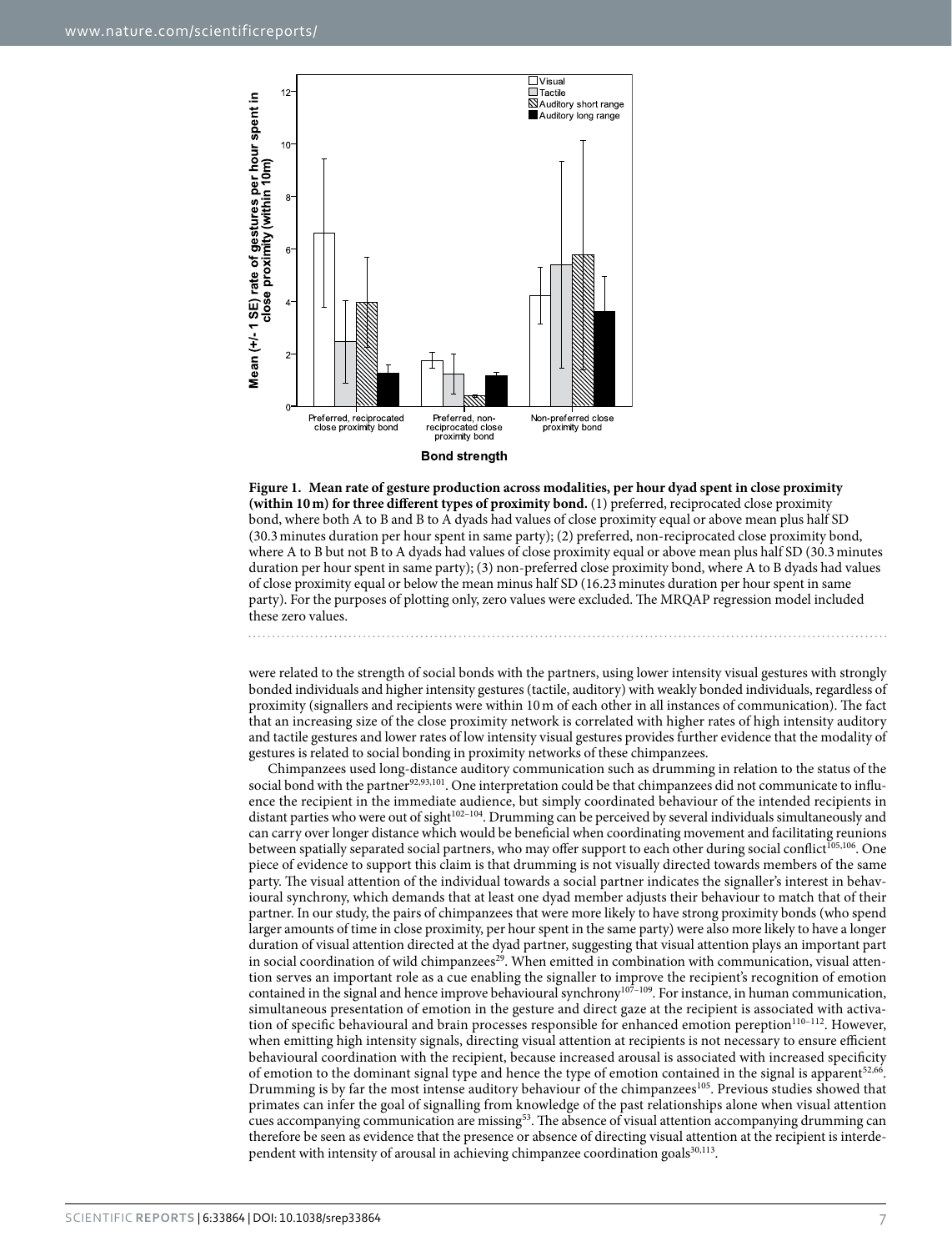Moreover, if chimpanzees used drumming to coordinate behaviour with distal parties rather than coordinate behaviour with social partners in the immediate audience, they should use long-distance auditory communication most frequently in absence of preferred social partners<sup>105</sup>. Contrary to this prediction, previous findings from this population of chimpanzees showed that presence or absence of preferred social partners did not influence the frequency of drumming behaviour<sup>[105](#page-12-2)</sup>. Further, our study showed that the frequency of long-distance auditory gestures is influenced by the presence of non-preferred social partners. This relationship is also valid when considering drumming separately from visually directed auditory gestures<sup>101</sup>. The fact that presence of non-preferred social partners and long-distance auditory gesture networks were correlated shows not only that these gestures were used to communicate with weak social bonds but also that individuals maintain these weak social bonds over time, since the repeated proximity scans picked up the same pattern of weak social bonds as the repeated instances of long-distance auditory gestures. These results strongly suggest that the modality of communication in the current study was shaped by the strength of social bonds between chimpanzees rather than coordination of movement with spatially distant individuals<sup>[105](#page-12-2),114</sup>.

To conclude, the production of low and high arousal gestures in chimpanzees is not simply a readout of the emotional state of the signaller, but instead is related to interacting with different social partners. Further, different modalities of gestures are used across both affiliative and agonistic contexts. Chimpanzees thus appear to have a high degree of flexibility in the production of different types of gestures, including the use of high-intensity gestures and in situations of conflict. This flexibility in the production of gestural communication appears to play a key role in meeting the time and cognitive challenges of managing social relationships in chimpanzees. Given the strong association between individual variation in the strength of social bonds and fitness outcomes $^1$  $^1$ , increasing flexibility in the use of different types of communication may have played an important role in social evolution in both primates and hominins. Further studies that account for the role that other communicative channels play in emotion perception, for example the use of vocalizations or facial expressions in decoding emotions contained in low intensity gestures<sup>115</sup>, will help to elucidate the fundamental role that gestural communication plays in regulating social dynamics.

#### **Methods**

The study was approved by the University of Stirling Ethics Committee. The data collection and methods for this study were approved by the Budongo Conservation Field Station research committee. The research was non-invasive and all methods were performed in accordance with the Association for the Study of Animal Behaviour guidelines. We observed twelve East African chimpanzee (*Pan troglodytes schweinfurthii*): six adult males and six adult females at the Budongo Conservation Field Station in Uganda in September 2006, between April and July 2007 and March and June 2008. Full details of the study site, subjects, data collection, video analy-sis and classification of the gestures have been described previously<sup>[5,](#page-10-0)[6](#page-10-2)[,29](#page-10-9)[,54](#page-11-4),116</sup>, so only brief details are given here. In this study we used quantitative focal animal follows and chose focal subjects systematically, recording focal subject's behaviour during a standardised observation period of 18minutes. As far as possible, focal subjects were sampled equally at different times of the day, aiming to sample each focal individual at least once every week. The consecutive samples of the same focal subject were taken at least 20minutes apart. The data came from two sources. First, 18minute focal animal follows consisted of 9 scans at 2minute intervals of the focal individual (i.e. grooming given/received/mutual, identity of grooming partner, presence of travel, resting, feeding, the identity and visual attention of the nearest neighbour towards the focal subject and visual attention of the focal subject towards the nearest neighbour) and the identity of the individuals present within 10 m of the focal subject and who were more than 10m away, but who were in the same party. The party was defined as the group of individuals within a spread of around 35m. Second, the chimpanzee behaviour was continuously videotaped and contained a verbal description of context: the identity of the signaller/recipient, their behaviour prior to and after production of the gesture, goal directedness, proximity and bodily orientation between signaller and the recipient. This was almost always possible with the aid of the field assistant since chimpanzees approach the recipient before signa- $\ln g^{117}$  and gesture towards nearest neighbor<sup>[29](#page-10-9)</sup> from a mean distance of 6.4 meters<sup>29</sup>. However, if the recipient of the gesture or context could not be established, we excluded these gestures from the analyses. In those cases when the gestures were not visually directed (e.g. drumming) we used the identity of the nearest neighbor to determine proximity, bodily orientation and context according with the established methods in vocal behaviour research<sup>118</sup>. All individuals within 10m were designated as the recipient of the drumming behaviour.

Next, the video footage was viewed on a television and coded. The types of non-verbal behaviours were established qualitatively on the basis of objective judgment of the similarity of morphology (i.e. presence/absence and type of head, trunk, arm movement; posture, social orientation). The nonverbal behaviors were scored as an act of gestural communication if the following criteria, established in previous developmental research, were met<sup>81,119-126</sup>: (1) the behaviour was an expressive movement of the limbs or head and body posture that was mechanically ineffective (a gesture always elicited a change in recipient's behaviour by non-mechanical means), (2) behaviour was communicative (i.e. produced a change in the behaviour of recipient on at least 60% of occasions)<sup>127</sup> and (3) behaviour was goal-directed (intentional)<sup>87[,119–126](#page-12-12),128–132</sup>. The behaviour was intentional when there was: (1) presence of immediate audience (within 10m), (2) response waiting (the signaller was visually oriented in the direction of the recipient when producing a gesture towards a recipient and continued to be visually oriented after the gesture); (3) the production of a gesture was sensitive to the recipient's visual attention state (recipient was visually oriented in the direction of the signaller when the gesture was made with possible exception of tactile or auditory gestures); (4) the signaller persisted in gesture production when the recipient failed to respond and stopped gesturing when recipient responded to the gesture. All of these intentionality criteria were evaluated for each gesture type separately, using pooled data across all subjects. Gestures above the threshold of 60% of cases were classified as intentional. It is currently debated whether intentionality criterion should be met by each case of behaviour for communication to be considered intentional<sup>86,[133](#page-12-15)</sup>. In all previous studies of gestural communication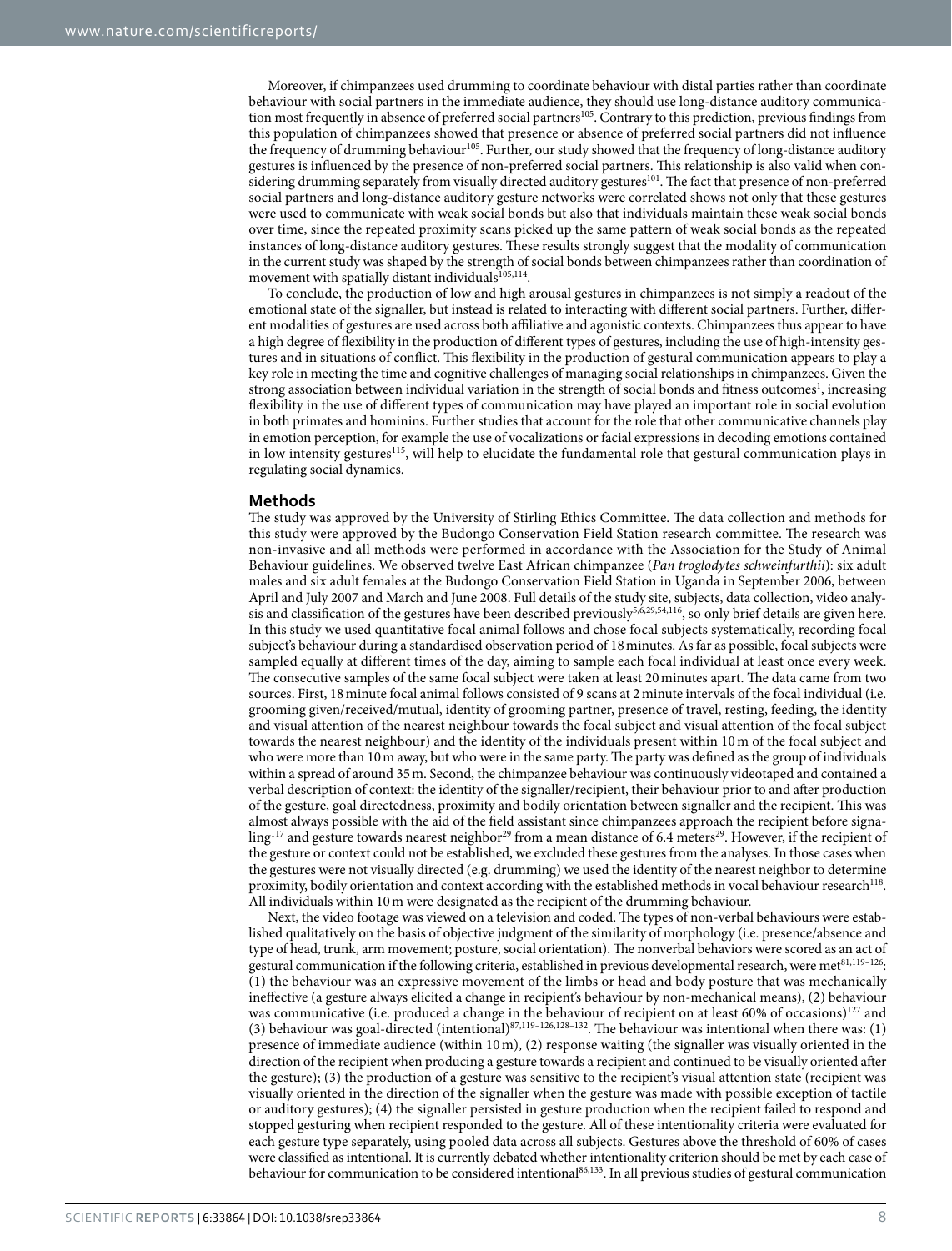in great apes, sequences were included in the dataset although sequences were not always formed by communica-tive persistence or response waiting p. 833<sup>84</sup>, see also<sup>5[,87](#page-11-26),[134](#page-12-16),135</sup>. Following these established methods in previous studies, we required that at least one intentionality criterion (criteria 2–4) had to be met for the communication to be considered intentional at the level of 60% of the cases<sup>132,136</sup>. This did not include the criterion 'audience presence' in this dataset and the recipient was always present within 10m for this analysis.

Gestures occur singly or in sequences, defined as one or more than one gesture made consecutively by one individual, towards the same recipient, the same goal, within the same context, within a maximum of 30s interval. For each single gesture or sequence we recorded: identity of the signaller (the individual performing a gesture); identity of the recipient (individual at whom the gesture was most clearly directed, as determined from the orientation of head and body of the signaller during or immediately after performing a gesture, i.e. the signaller had the recipient within its field of view) and the function (see [Table 2](#page-5-0) for ethogram). Moreover, gestures were classified according to the modality following the ethogram detailed in [Table 1](#page-4-0). To avoid the same gesture events appearing in multiple modality categories, only gesture events that could exclusively be assigned to one of the four gesture modalities were included in this analysis. Moreover, only those independent gesture events were included where the recipient was within 10 m of the signaller during the gesture production, to control for the ability of the recipient to perceive the gesture. This formed basis for the creation of behavioural measures described in Supplementary Information S1. All behavioural measures in this study were based on duration in terms of proximity, visual attention, grooming, travel, feeding and resting (minutes spent in activity, per hour spent in the same party) or rates (frequency of gestures produced, per hour spent in close proximity–within 10m). The chimpanzee dyads were categorized according to kinship similarity, sex similarity, reproductive similarity and age proximity following previous studies<sup>69</sup>. The details of this categorization can be found in Supplementary Information S1.

**Social Network Analysis.** Proximity and communication networks were created for each behaviour type separately. The matrices consisted of 12 rows and 12 columns, where each row and column denoted a different focal chimpanzee. The values in each cell of the matrix represented the value for that particular behaviour for a specific pair of chimpanzees (e.g. the duration of time spent in close proximity, per hour spent in the same party, between Bwoba and Hawa). All the communication networks used in the analyses were weighted, that is each cell consisted of a continuous value representing the behaviour, rather than a 1 or a 0 indicating the presence or absence of a tie. Moreover, all of the communication networks were directed. For instance, the rate of gestures produced by Bwoba that were directed to Hawa may be different to the rate of gestures by Hawa that were directed to Bwoba. From these network matrices, centrality measures were calculated, using normalized degree centrality<sup>61</sup>. Normalised degree centrality is defined as the average value of each row or column of the network matrix i.e. the average value of that behaviour for each focal chimpanzee. In all instances, the communication networks were directed (i.e. the rate of visual gesture networks) and therefore in-degree and out-degree were calculated separately. Out-degree refers to behaviours directed by the focal chimpanzee to conspecifics, whilst in-degree refers to behaviours directed by conspecifics towards the focal chimpanzee.

In order to provide descriptive data on the normalized mean degree across the behavioral networks (e.g. visual and tactile gestures), we dichotomized and symmetrized the networks<sup>137</sup>. This enables easier interpretation of the normalised mean degrees, which is the mean proportion of all possible ties which are present. In order to dichotomize the network, all values over zero were scored as 1 (present) and all values of zero were classed as absent. For symmetrisation, a tie was scored as present if there was a 1 in either of the two cells corresponding to each pair of individuals (cell *i, j* or cell *j, i*). General standard inferential statistics cannot be used on network data because the observations that make up network data are not independent of each other. Thus, randomisation (or permutation) tests are used, whereby the observed value is compared against a distribution of values generated by a large number of random permutations of the data. The proportion of random permutations in which a value as large (or as small) as the one observed is then calculated, and this provides the *p* value of the tes[t137.](#page-12-20) MRQAP regression (Multiple Regression Quadratic Assignment Procedure) was used to determine the relationships between behav-ioural networks<sup>[137](#page-12-20)</sup>. MRQAP regression is similar to standard regression because it enables the examination of the effect of a number of predictor variables (e.g. visual communication network, control variables) on an outcome variable (e.g. proximity network). Amongst several different types of MRQAP regression that are available, we used Double Dekker Semi-Partialling MRQAP regression, because this regression is robust against the effects of network autocorrelation and skewness in the data. The number of permutations used in this analysis was 2,000. For the node-level regressions, we used a similar procedure, using 10,000 random permutations to assess the effect of a number of predictor variables (e.g. the out-degree for gestures, sex of focal chimpanzee) on the outcome variable (e.g. proximity out degree).

Finally, to assess autocorrelation between attribute data (e.g. the total duration of observation) and network data (e.g. visual gesture network), the Geary's C statistic was used. When there is no association between variables, the Geary statistic has a value of 1.0, with values of less than 1.0 indicating a positive association and values over 1.0 indicating a negative association. UCINET 6 for Windows was used to carry all data transformations and analyses<sup>138</sup>.

#### **References**

- <span id="page-9-0"></span>1. Silk, J. B. *et al.* The benefits of social capital: close social bonds among female baboons enhance offspring survival. *P. Roy. Soc. B-Biol. Sci*. **276,** 3099–3104 (2009).
- <span id="page-9-1"></span>2. Dunbar, R. I. M. The social brain hypothesis. *Evol. Anthropol.* **6,** 178–190 (1998).
- <span id="page-9-2"></span>3. Hill, R. A., Bentley, R. A. & Dunbar, R. I. Network scaling reveals consistent fractal pattern in hierarchical mammalian societies. *Biology Letters* **4,** 748–751 (2008).
- <span id="page-9-3"></span>4. Cantor, M. *et al.* Multilevel animal societies can emerge from cultural transmission. *Nat. Commun.* **6,** 8091, doi:10.1038/ ncomms9091 (2015).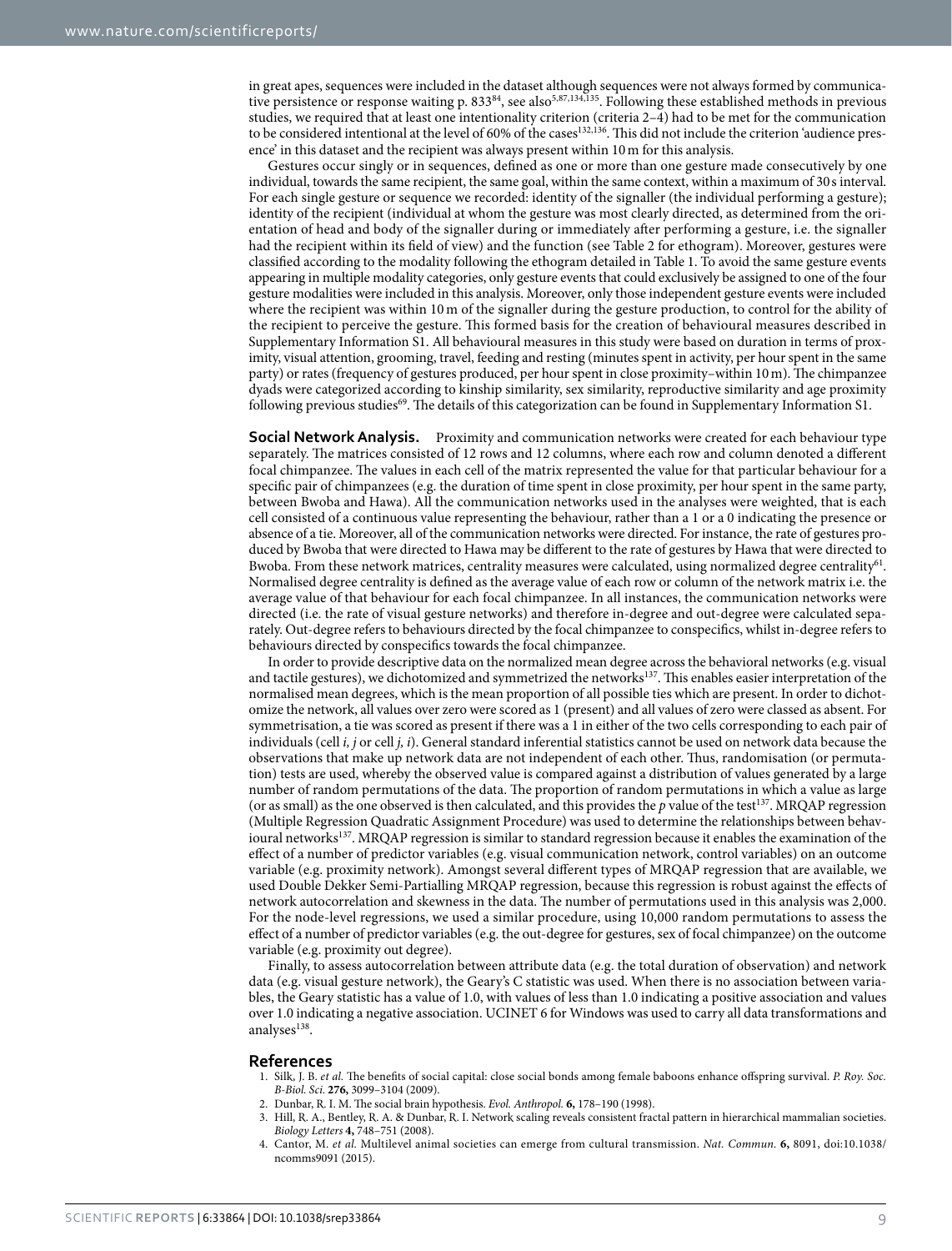- <span id="page-10-0"></span>5. Roberts, A. I., Roberts, S. G. B. & Vick, S.-J. The repertoire and intentionality of gestural communication in wild chimpanzees. *Anim. Cogn.* **17,** 317–336, doi: 10.1007/s10071-013-0664-5 (2014).
- <span id="page-10-2"></span>6. Roberts, A. I., Vick, S.-J., Roberts, S. G. B., Buchanan-Smith, H. M. & Zuberbühler, K. A structure-based repertoire of manual gestures in wild chimpanzees: Statistical analyses of a graded communication system. *Evol. Hum. Behav.* **33,** 578–589, doi: 10.1016/j.evolhumbehav.2012.05.006 (2012).
- 7. Hewes, G. W. Primate communication and the gestural origin of language. *Curr. Anthropol.* **33,** 65–84 (1992).
- <span id="page-10-1"></span>8. Maestripieri, D. Primate social organization, gestural repertoire size, and comunication dynamics in *The origins of language: What nonhuman primates can tell us* (ed. King, B. J.) 55–77 (School of American Research Press, 1999).
- <span id="page-10-3"></span>9. Eisenberg, N. & Fabes, R. A. Emotion regulation and children's socioemotional competence in *Child psychology: A handbook of contemporary issues* (eds Balter, I. & Tarais-LeMoada, C. S.), 357–381 (2006).
- 10. Clay, Z. & de Waal, F. B. Development of socio-emotional competence in bonobos. *P. Natl. Acad. Sci USA* **110,** 18121–18126 (2013).
- 11. Parr, L. A. Cognitive and physiological markers of emotional awareness in chimpanzees (*Pan troglodytes*). *Anim. Cogn.* **4,** 223–229  $(2001)$
- 12. Nakayama, K., Goto, S., Kuraoka, K. & Nakamura, K. Decrease in nasal temperature of rhesus monkeys (*Macaca mulatta*) in negative emotional state. *Physiol. Behav.* **84,** 783–790 (2005).
- <span id="page-10-12"></span>13. Wascher, C. A., Scheiber, I. B. & Kotrschal, K. Heart rate modulation in bystanding geese watching social and non-social events. *P. Roy. Soc. B-Biol. Sci.* **275,** 1653–1659 (2008).
- <span id="page-10-4"></span>14. Aureli, F., Preston, S. D. & de Waal, F. Heart rate responses to social interactions in free-moving rhesus macaques *(Macaca mulatta*): A pilot study. *J. Comp. Psychol.* **113,** 59 (1999).
- 15. Evans, T. A. & Beran, M. J. Chimpanzees use self-distraction to cope with impulsivity. *Biology Letters* **3,** 599–602 (2007).
- 16. Anderson, J. R., Kuroshima, H. & Fujita, K. Delay of gratification in capuchin monkeys (*Cebus apella*) and squirrel monkeys (*Saimiri sciureus*). *J. Comp. Psychol.* **124,** 205 (2010).
- 17. Evans, T. A. & Beran, M. J. Delay of gratification and delay maintenance by rhesus macaques (*Macaca mulatta*). *J. Gen. Psychol.* **134,** 199–216 (2007).
- <span id="page-10-5"></span>18. Boysen, S. T. & Berntson, G. G. Conspecific recognition in the chimpanzee (*Pan troglodytes*): Cardiac responses to significant others. *J. Comp. Psychol.* **103,** 215 (1989).
- <span id="page-10-6"></span>19. Behringer, V. *et al.* Measurements of salivary alpha amylase and salivary cortisol in hominoid primates reveal within-species consistency and between-species differences. *PloS ONE* **8,** e60773, doi: 10.1371/journal.pone.0060773 (2013).
- 20. Behringer, V., Deschner, T., Möstl, E., Selzer, D. & Hohmann, G. Stress affects salivary alpha-amylase activity in bonobos. *Physiol. Behav.* **105,** 476–482 (2012).
- 21. Thompson, M. E., Muller, M. N., Kahlenberg, S. M. & Wrangham, R. W. Dynamics of social and energetic stress in wild female chimpanzees. *Horm. Behav.* **58,** 440–449 (2010).
- 22. Kutsukake, N. & Castles, D. L. Reconciliation and variation in post-conflict stress in Japanese macaques (*Macaca fuscata fuscata*): Testing the integrated hypothesis. *Anim. Cogn.* **4,** 259–268 (2001).
- 23. Muller, M. N. & Wrangham, R. W. Dominance, cortisol and stress in wild chimpanzees (*Pan troglodytes schweinfurthii*). *Behav. Ecol. Sociobiol.* **55,** 332–340, doi: 10.1007/s00265-003-0713-1 (2004).
- <span id="page-10-7"></span>24. Kano, F., Hirata, S., Deschner, T., Behringer, V. & Call, J. Nasal temperature drop in response to a playback of conspecific fights in chimpanzees: A thermo-imaging study. *Physiol. Behav.* **155,** 83–94 (2016).
- <span id="page-10-8"></span>25. Burgoon, J. K., Kelley, D. L., Newton, D. A. & Keeley-Dyreson, M. P. The nature of arousal and nonverbal indices. *Hum. Commun. Res.* **16,** 217–255 (1989).
- <span id="page-10-23"></span>26. Zajonc, R. B. & Sales, S. M. Social facilitation of dominant and subordinate responses. *J. Exp. Soc. Psychol.* **2,** 160–168 (1966).
- 27. Cottrell, N. B., Rittle, R. H. & Wack, D. L. The presence of an audience and list type (competitional or noncompetitional) as joint
- determinants of performance in paired‐associates learning1. *J. Pers.* **35,** 425–434 (1967). 28. Cottrell, N. B., Wack, D. L., Sekerak, G. J. & Rittle, R. H. Social facilitation of dominant responses by the presence of an audience
- <span id="page-10-9"></span>and the mere presence of others. *J. Pers. Soc. Psychol.* **9,** 245 (1968). 29. Roberts, A. I. & Roberts, S. G. B. Gestural communication and mating tactics in wild chimpanzees. *PLoS ONE* **10,** e0139683, doi: 10.1371/journal.pone.0139683 (2015).
- <span id="page-10-10"></span>30. Kimble, C. E., Forte, R. A. & Yoshikawa, J. C. Nonverbal concomitants of enacted emotional intensity and positivity: Visual and vocal behavior. *J. Pers.* **49,** 271–283 (1981).
- 31. Scherer, K. R. Methods of research on vocal communication: Paradigms and parameters In *Handbook of methods in nonverbal behavior research* (ed. Scherer, K. R. & Ekman, P.), 136–198 (1982).
- 32. Scherer, K. R. & Oshinsky, J. S. Cue utilization in emotion attribution from auditory stimuli. *Motiv. Emotion* **1,** 331–346 (1977).
- <span id="page-10-11"></span>33. Borden, R. J. Audience influence in *Psychology of group influence* (ed. Paulus, P. B.), 99–131 (1980).
- 34. Gale, A., Lucas, B., Nissim, R. & Harpham, B. Some EEG correlates of face‐to‐face contact. *Brit. J. Soc. Clin. Psych.* **11,** 326–332 (1972).
- <span id="page-10-24"></span>35. Geen, R. G. The effects of being observed on performance in *Psychology of group influence* (ed. Paulus, P. B.), 61–97 (1980).
- 36. Paivio, A. Personality and audience influence. *Prog. Exp. Pers. Res.* **2,** 127–173 (1965).
- 37. Patterson, M. L., Jordan, A., Hogan, M. B. & Frerker, D. Effects of nonverbal intimacy on arousal and behavioral adjustment. *J. Nonverbal Behav.* **5,** 184–198 (1981).
- <span id="page-10-13"></span>38. Beerda, B., Schilder, M. B., van Hooff, J. A., de Vries, H. W. & Mol, J. A. Behavioural, saliva cortisol and heart rate responses to different types of stimuli in dogs. *Appl. Anim. Behav. Sci.* **58,** 365–381 (1998).
- <span id="page-10-14"></span>39. Capitanio, J. P., Mendoza, S. P., Lerche, N. W. & Mason, W. A. Social stress results in altered glucocorticoid regulation and shorter survival in simian acquired immune deficiency syndrome. *P. Natl. Acad. Sci USA* **95,** 4714–4719 (1998).
- <span id="page-10-15"></span>40. Rendall, D., Owren, M. & Ryan, M. What do animal signals mean? *Anim. Behav.* **78,** 233–240 (2009).
- <span id="page-10-16"></span>41. Owren, M. & Rendall, D. Sound on the reboud: Bringing form and function back to the forefront in understanding nonhuman primate vocal signaling. *Evol. Anthropol.* **10,** 58–71 (2001).
- 42. Rendall, D., Notman, H. & Owren, M. J. Asymmetries in the individual distinctiveness and maternal recognition of infant contact calls and distress screams in baboons. *J. Acoust. Soc. Am* **125,** 1792–1805 (2009).
- 43. Owren, M. J. & Bernacki, R. H. The acoustic features of vervet monkey alarm calls. *J. Acoust. Soc. Am.* **83,** 1927–1935 (1988).
- <span id="page-10-17"></span>44. Nagasawa, M., Kikusui, T., Onaka, T. & Ohta, M. Dog's gaze at its owner increases owner's urinary oxytocin during social interaction. *Horm. Behav.* **55,** 434–441 (2009).
- <span id="page-10-18"></span>45. Heinrichs, M., Baumgartner, T., Kirschbaum, C. & Ehlert, U. Social support and oxytocin interact to suppress cortisol and subjective responses to psychosocial stress. *Biol. Psychiat.* **54,** 1389–1398 (2003).
- <span id="page-10-19"></span>46. Clodi, M. *et al.* Oxytocin alleviates the neuroendocrine and cytokine response to bacterial endotoxin in healthy men. *Am. J. Physiol-Endoc. M*. **295,** E686–E691 doi: 10.1152/ajpendo.90263.2008 (2008).
- <span id="page-10-20"></span>47. Nagasawa, M., Okabe, S., Mogi, K. & Kikusui, T. Oxytocin and mutual communication in mother-infant bonding. *Front. Hum. Neurosci.* **6,** doi: 10.3389/fnhum.2012.00031 (2012).
- <span id="page-10-21"></span>48. Romero, T., Nagasawa, M., Mogi, K., Hasegawa, T. & Kikusui, T. Oxytocin promotes social bonding in dogs. *P. Natl. Acad. Sci USA* **111,** 9085–9090 (2014).
- <span id="page-10-22"></span>49. Crockford, C. *et al.* Urinary oxytocin and social bonding in related and unrelated wild chimpanzees. *P. Roy. Soc. B-Biol. Sci* **280** (2013).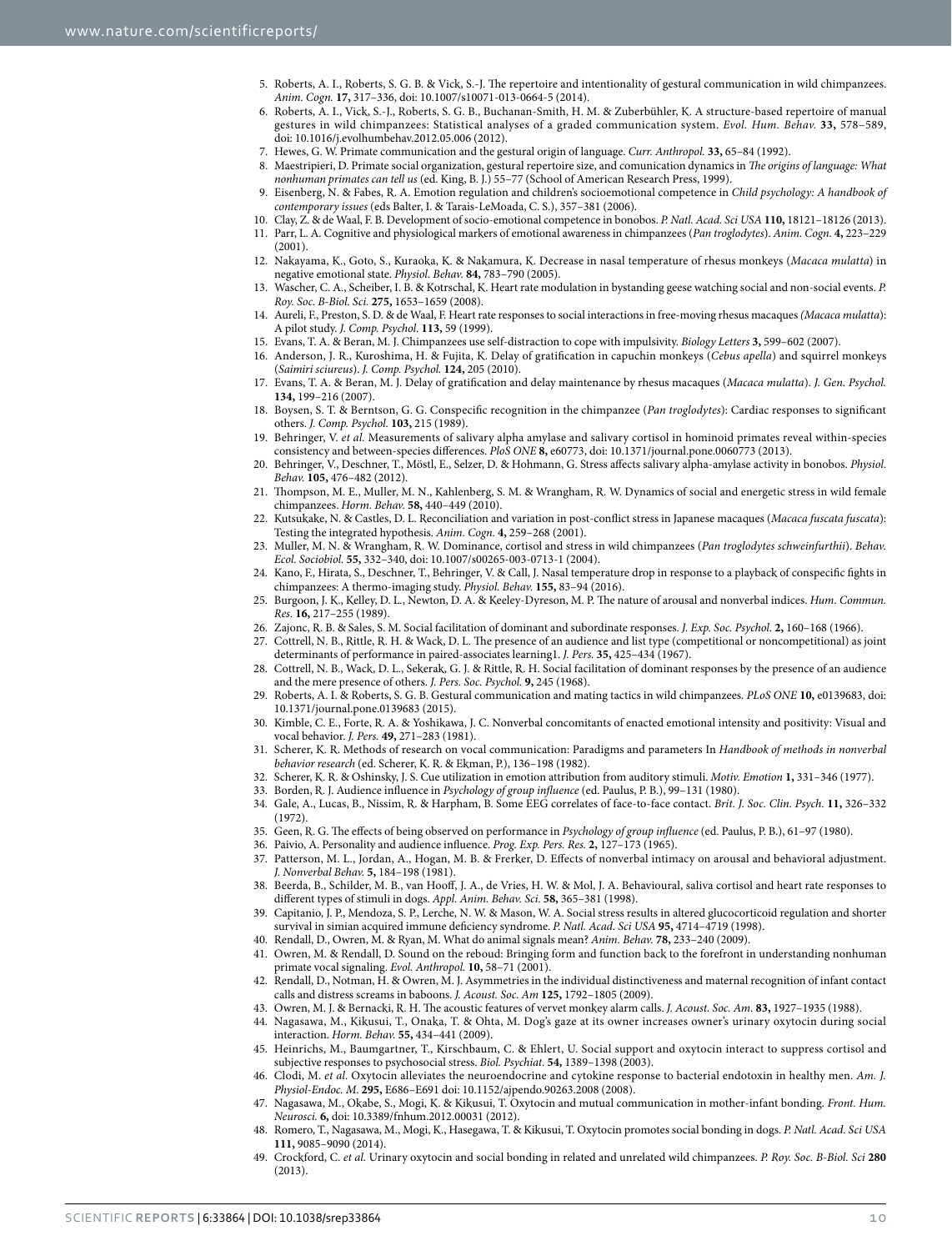- <span id="page-11-0"></span>50. Wittig, R. M. *et al.* Food sharing is linked to urinary oxytocin levels and bonding in related and unrelated wild chimpanzees. *P. Roy. Soc. B-Biol. Sci* **281,** 20133096 (2014).
- <span id="page-11-1"></span>51. Seta, J. J., Paulus, P. B. & Schkade, J. K. Effects of group size and proximity under cooperative and competitive conditions. *J. Pers. Soc. Psychol.* **34,** 47 (1976).
- <span id="page-11-2"></span>52. Grèzes, J. & Dezecache, G. How do shared-representations and emotional processes cooperate in response to social threat signals? *Neuropsychologia* **55,** 105–114 (2014).
- <span id="page-11-3"></span>53. Engh, A. L., Hoffmeier, R. R., Cheney, D. L. & Seyfarth, R. M. Who, me? Can baboons infer the target of vocalizations? *Animal Behaviour* **71,** 381–387 (2006).
- <span id="page-11-4"></span>54. Roberts, A. I., Vick, S.-J. & Buchanan-Smith, H. Usage and comprehension of manual gestures in wild chimpanzees. *Anim. Behav.* **84,** 459–470, doi: 10.1016/j.anbehav.2012.05.022 (2012).
- <span id="page-11-5"></span>55. Dunbar, R. I. M. Neocortex size as a constraint on group size in primates. *J. Hum. Evol.* **20,** 469–493 (1992).
- <span id="page-11-6"></span>56. Iwaniuk, A. N., Nelson, J. E. & Pellis, S. M. Do big-brained animals play more? Comparative analyses of play and relative brain size in mammals. *J. Comp. Psychol.* **115,** 29 (2001).
- <span id="page-11-7"></span>57. Pawłowskil, B., Lowen, C. & Dunbar, R. Neocortex size, social skills and mating success in primates. *Behaviour* **135,** 357–368 (1998).
- <span id="page-11-8"></span>58. Byrne, R. W. & Corp, N. Neocortex size predicts deception rate in primates. *P. Roy. Soc. B-Biol. Sci* **271,** 1693 (2004).
- <span id="page-11-10"></span><span id="page-11-9"></span>59. Dunbar, R. I. & Shultz, S. Understanding primate brain evolution. *Philos. T. Roy. Soc. B*. **362,** 649–658 (2007).
- 60. Reader, S. M. & Laland, K. N. Social intelligence, innovation and enhanced brain size in primates. *P. Natl. Acad. Sci USA* **99,** 4436–4441 (2002).
- <span id="page-11-11"></span>61. Croft, D. P., James, R. & Krause, J. *Exploring Animal Social Networks*. (Princeton University Press, 2010).
- 62. Freeberg, T. M., Dunbar, R. I. & Ord, T. J. Social complexity as a proximate and ultimate factor in communicative complexity. *Philos. T. Roy. Soc. B*. **367,** 1785–1801 (2012).
- 63. Dunbar, R. Bridging the bonding gap: The transition from primates to humans. *Philos. T. Roy. Soc. B*. **367,** 1837–1846 (2012).
- <span id="page-11-12"></span>64. Amici, F., Aureli, F. & Call, J. Fission-fusion dynamics, behavioral flexibility, and inhibitory control in primates. *Curr. Biol.* **18,** 1415–1419 (2008).
- <span id="page-11-13"></span>65. Barrett, L., Henzi, P. & Dunbar, R. Primate cognition: From 'what now?' to 'what if?'. *Trends Cog. Sci*. **7,** 494–497 (2003).
- <span id="page-11-14"></span>66. Berger, C. R. & Calabrese, R. J. Some explorations in initial interaction and beyond: Toward a developmental theory of interpersonal communication. *Hum. Commun. Res.* **1,** 99–112 (1975).
- <span id="page-11-15"></span>67. Dunbar, R. I. & Shultz, S. Bondedness and sociality. *Behaviour* **147,** 775–803 (2010).
- 68. Langergraber, K., Mitani, J. & Vigilant, L. Kinship and social bonds in female chimpanzees (*Pan troglodytes*). *Am. J. Primatol.* **71,** 840–851 (2009).
- <span id="page-11-29"></span>69. Mitani, J. C. Male chimpanzees form enduring and equitable social bonds. *Anim. Behav.* **77,** 633–640 (2009).
- 70. Muller, M. N. & Mitani, J. C. Conflict and cooperation in wild chimpanzees. *Adv. Stud. Behav*. **35** (2005).
- <span id="page-11-16"></span>71. Gilby, I. C. & Wrangham, R. W. Association patterns among wild chimpanzees (*Pan troglodytes schweinfurthii*) reflect sex differences in cooperation. *Behav. Ecol. Sociobiol.* **62,** 1831–1842 (2008).
- 72. Pepper, J. W., Mitani, J. C. & Watts, D. P. General gregariousness and specific social preferences among wild chimpanzees. *Int. J. Primatol.* **20,** 613–632 (1999).
- 73. Watts, D. P. A preliminary study of selective visual attention in female mountain gorillas (*Gorilla gorilla beringei*). *Primates* **39,** 71–78 (1998).
- 74. Watts, D. P. Coalitionary mate guarding by male chimpanzees at Ngogo, Kibale National Park, Uganda. *Behav. Ecol. Sociobiol.* **44,** 43–55 (1998).
- 75. Watts, D. P. Conflict resolution in chimpanzees and the valuable-relationships hypothesis. *Int. J. Primatol.* **27,** 1337–1364 (2006).
- 76. Watts, D. P. Social relationships of immigrant and resident female mountain gorillas. 1. Male‐female relationships. *Am. J. Primatol.* **28,** 159–181 (1992).
- 77. Watts, D. P. Production of grooming-associated sounds by chimpanzees (*Pan troglodytes*) at Ngogo: Variation, social learning, and possible functions. *Primates* **57,** 61–72 (2016).
- 78. Foerster, S. *et al.* Social bonds in the dispersing sex: Partner preferences among adult female chimpanzees. *Anim. Behav.* **105,** 139–152 (2015).
- 79. Gilby, I. C. *et al.* Fitness benefits of coalitionary aggression in male chimpanzees. *Behav. Ecol. Sociobiol.* **67,** 373–381 (2013).
- <span id="page-11-17"></span>80. Moore, R. Meaning and ostension in great ape gestural communication. *Anim. Cogn.* **19,** 223–231 (2016).
- <span id="page-11-25"></span>81. Bard, K. A. *et al.* Gestures and social‐emotional communicative development in chimpanzee infants. *Am. J. Primatol.* **76,** 14–29 (2014).
- 82. Leavens, D. A., Hostetter, A. B., Wesley, M. J. & Hopkins, W. D. Tactical use of unimodal and bimodal communication by chimpanzees, *Pan troglodytes*. *Anim. Behav.* **67,** 467–476, doi: 10.1016/j.anbehav.2003.04.007 (2004).
- 83. Genty, E. & Byrne, R. W. Why do gorillas make sequences of gestures? *Anim. Cogn.* **13,** 287–301 (2009).
- <span id="page-11-28"></span>84. Hobaiter, K. & Byrne, R. Serial gesturing by wild chimpanzees: Its nature and function for communication. *Anim. Cogn.* **14,** 827–838, doi: 10.1007/s10071-011-0416-3 (2011).
- 85. Pollick, A. S. & De Waal, F. B. Ape gestures and language evolution. *P. Natl. Acad. Sci USA* **104,** 8184–8189 (2007).
- <span id="page-11-27"></span>86. Froehlich, M., Wittig, R. M. & Pika, S. Should I stay or should I go? Initiation of joint travel in mother–infant dyads of two chimpanzee communities in the wild. *Anim. Cogn.* **19,** 483–500, doi: 10.1007/s10071-015-0948-z (2016).
- <span id="page-11-26"></span>87. Liebal, K., Call, J. & Tomasello, M. Use of gesture sequences in chimpanzees. *Am. J. Primatol.* **64,** 377–396 (2004).
- 88. Genty, E., Neumann, C. & Zuberbühler, K. Complex patterns of signalling to convey different social goals of sex in bonobos, *Pan paniscus*. *Sci. Rep.* **5** (2015).
- <span id="page-11-18"></span>89. Seyfarth, R. M. & Cheney, D. L. Affiliation, empathy, and the origins of theory of mind. *P. Natl. Acad. Sci USA* **110,** 10349–10356 (2013).
- <span id="page-11-19"></span>90. Mendoza, S. P. & Mason, W. A. Contrasting responses to intruders and to involuntary separation by monogamous and polygynous New World monkeys. *Physiol. Behav.* **38,** 795–801 (1986).
- <span id="page-11-20"></span>91. Nishida, T. & Hiraiwa-Hasegawa, M. Responses to a stranger mother-son pair in the wild chimpanzee: A case report. *Primates* **26,** 1–13 (1985).
- <span id="page-11-22"></span><span id="page-11-21"></span>92. Goodall, J. *The Chimpanzees of Gombe: Patterns of Behaviour*. (Harward University Press, 1986).
- 93. Nishida, T. *Chimpanzees of the Lakeshore: Natural history and culture at Mahale*. (Cambridge University Press, 2011).
- <span id="page-11-23"></span>94. Feldman, R., Singer, M. & Zagoory, O. Touch attenuates infants' physiological reactivity to stress. *Developmental Sci.* **13,** 271–278 (2010).
- <span id="page-11-24"></span>95. Hockings, K., Anderson, J. R. & Matsuzawa, T. Road crossing in chimpanzees: a risky business. *Curr. Biol.* **16,** R668 (2006).
- 96. Altmann, S. Baboon progressions: order or chaos? A study of one-dimensional group geometry. *Anim. Behav.* **27,** 46–80 (1979).
- 97. DeVore, I. & Washburn, S. Baboon ecology and human evolution in *African ecology and human evolution* (eds F. Howell & F. Bourliere) 335–367 (Aldine, 1962).
- 98. Reynolds, V. An outline of the behaviour and social organisation of forest living chimpanzees. *Folia Primatol*. **1,** 95–102 (1963).
- 99. Otali, E. & Gilchrist, J. Why chimpanzee (*Pan troglodytes schweinfurthii*) mothers are less gregarious than nonmothers and males: The infant safety hypothesis. *Behav. Ecol. Sociobiol.* **59,** 561–570 (2006).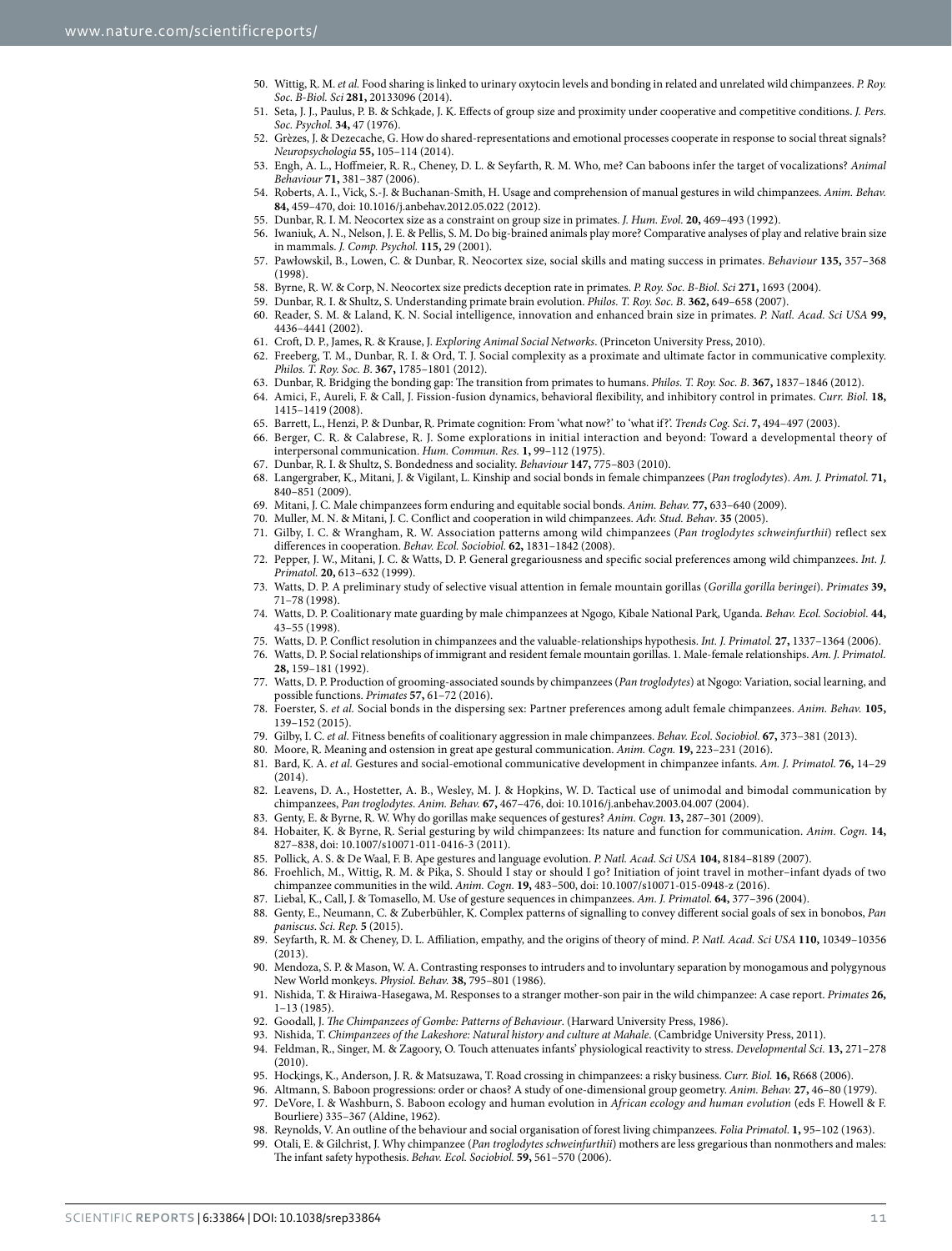- 100. Klailova, M., Hodgkinson, C. & Lee, P. C. Behavioral responses of one western lowland gorilla (*Gorilla gorilla gorilla*) group at Bai Hokou, Central African Republic, to tourists, researchers and trackers. *Am. J. Primatol.* **72,** 897–906 (2010).
- <span id="page-12-0"></span>101. Roberts, A. I. & Roberts, S. Social brain hypothesis, vocal and gesture networks of wild chimpanzees. *Frontiers in Psychology* (under review).
- <span id="page-12-1"></span>102. Arcadi, A. & Wallauer, W. Individual-level lateralization in the asymmetrical gaits of wild chimpanzees (*Pan troglodytes*): Implications for hand preference and skeletal asymmetry? *Behaviour* **148,** 1419–1441 (2012).
- 103. Arcadi, A., Robert, D. & Mugurusi, F. A comparison of buttress drumming by male chimpanzees from two populations. *Primates* **45,** 135–139 (2004).
- 104. Arcadi, A., Robert, D. & Boesch, C. Buttress drumming by wild chimpanzees: Temporal patterning, phrase integration into loud calls, and preliminary evidence for individual distinctiveness. *Primates* **39,** 505–518 (1998).
- <span id="page-12-2"></span>105. Babiszewska, M., Schel, A. M., Wilke, C. & Slocombe, K. E. Social, contextual, and individual factors affecting the occurrence and acoustic structure of drumming bouts in wild chimpanzees (*Pan troglodytes*). *Am. J. Phys. Anthropol.* **156,** 125–134 (2015).
- <span id="page-12-3"></span>106. Boesch, C. Symbolic communication in wild chimpanzees? *Human Evol*. **6,** 81–89 (1991).
- <span id="page-12-4"></span>107. Csibra, G. & Gergely, G. Natural pedagogy. *Trends Cogn. Sci.* **13,** 148–153 (2009).
- 108. Csibra, G. & Gergely, G. Natural pedagogy as evolutionary adaptation. *Philos. T. Roy. Soc. B*. **366,** 1149–1157 (2011).
- 109. Southgate, V., Van Maanen, C. & Csibra, G. Infant pointing: Communication to cooperate or communication to learn? *Child Dev*. **78,** 735–740 (2007).
- <span id="page-12-5"></span>110. Perrett, D. *et al.* Visual cells in the temporal cortex sensitive to face view and gaze direction. *P. Roy. Soc. B-Biol. Sci* **223,** 293–317 (1985).
- 111. Perrett, D., Rolls, E. & Caan, W. Visual neurones responsive to faces in the monkey temporal cortex. *Exp. Brain. Res.* **47,** 329–342 (1982). 112. Conty, L., Dezecache, G., Hugueville, L. & Grèzes, J. Early binding of gaze, gesture, and emotion: Neural time course and correlates.
- *J. Neurosci.* **32,** 4531–4539 (2012). 113. Yerkes, R. M. & Dodson, J. D. The relation of strength of stimulus to rapidity of habit‐formation. *J. Comp. Neurol. Psycho*. **18,**
- <span id="page-12-6"></span>459–482 (1908).
- <span id="page-12-7"></span>114. Eckhardt, N., Polansky, L. & Boesch, C. Spatial cohesion of adult male chimpanzees (*Pan troglodytes verus*) in Taï National Park, Côte d'Ivoire. *Am. J. Primatol.* **77,** 125–134 (2015).
- <span id="page-12-8"></span>115. Van den Stock, J., Grèzes, J. & de Gelder, B. Human and animal sounds influence recognition of body language. *Brain Res*. **1242,** 185–190 (2008).
- <span id="page-12-9"></span>116. Roberts, A. I., Vick, S.-J. & Buchanan-Smith, H. Communicative intentions in wild chimpanzees: Persistence and elaboration in gestural signalling. *Anim Cogn*. **16,** 187–196, doi: 10.1007/s10071-012-0563-1 (2013).
- <span id="page-12-10"></span>117. Liebal, K., Pika, S., Call, J. & Tomasello, M. To move or not to move: how apes adjust to the attentional state of others. *Interact. Stud.* **5,** 199–219 (2004).
- <span id="page-12-11"></span>118. Crockford, C. & Boesch, C. Context-specific calls in wild chimpanzees, *Pan troglodytes verus*: analysis of barks. *Anim. Behav.* **66,** 115–125, doi: 10.1006/anbe.2003.2166 (2003).
- <span id="page-12-12"></span>119. Leavens, D. A., Russell, J. L. & Hopkins, W. D. Intentionality as measured in the persistence and elaboration of communication by chimpanzees (*Pan troglodytes*). *Child Dev*. **76,** 291–306 (2005).
- 120. Bard, K. A. Intentional behavior and intentional communication in young free ranging orangutans. *Child Dev*. **63,** 1186–1197 (1992).
- 121. Plooij, F. *Behavioural development of free-living chimpanzee babies and infants* (Ablex Publishing Corporation, 1984).
- 122. Plooij, F. X. How wild chimpanzee babies tirgger the onset of mother-infant play–and what the mother makes of it in *Before speech: The beginning of interpersonal communication* (ed. Bullowa, M.) 223–243 (Cambridge University Press, 1979).
- 123. Plooij, F. X. Some basic traits of language in wild chimpanzees? In *Action, gesture and symbol: The emergence of language* (ed. Lock, A.) 111–131 (Academic press, 1978).
- 124. Tomasello, M., Call, J., Nagell, K., Olguin, R. & Carpenter, M. The learning and use of gestural signals by young chimpanzees: A trans-generational study. *Primates* **35,** 137–154 (1994).
- 125. Tomasello, M. *et al.* The ontogeny of chimpanzee gestural signals: A comparison across groups and generations. *Evol. Comm*. **1,** 223–253 (1997).
- 126. Woodruff, G. & Premack, D. Intentional communication in the chimpanzee: The development of deception. *Cognition* **7,** 333–362 (1979).
- <span id="page-12-13"></span>127. Searcy, W. A. & Nowicki, S. *The evolution of animal communication: reliability and deception in signaling systems*. (Princeton University Press, 2005).
- <span id="page-12-14"></span>128. Bard, K. A., Hopkins, W. D. & Fort, C. Lateral bias in infant chimpanzees (*Pan troglodytes*). *J. Comp. Psychol.* **104,** 322–330 (1990).
- 129. Genty, E., Breuer, T., Hobaiter, C. & Byrne, R. W. Gestural communication of the gorilla (*Gorilla gorilla*): Repertoire, intentionality and possible origins. *Anim. Cogn.* **12,** 527–546, doi: 10.1007/s10071-009-0213-4 (2009).
- 130. Pika, S. & Tomasello, M. Gestural communication in gorillas (*Gorilla g. gorilla*) and bonobos (*Pan paniscus*) in captivity: A comparison. *Adv. Ethol.* **37,** 65 (2002).
- 131. Hewes, G. W. Primate communication and the gestural origin of language. *Curr. Anthropol.* **14,** 5–24 (1973).
- <span id="page-12-18"></span>132. Tomasello, M., Call, J., Nagell, K., Olguin, R. & Carpenter, M. The learning and use of gestural signals by young chimpanzees: A trans-generational study. *Primates* **37,** 137–154 (1984).
- <span id="page-12-15"></span>133. Hobaiter, K. & Byrne, R. The gestural repertoire of the wild chimpanzee. *Anim. Cogn.* **14,** 745–767, doi: 10.1007/s10071-011-0409-2 (2011).
- <span id="page-12-16"></span>134. Cartmill, E. A. & Byrne, R. W. Semantics of primate gestures: intentional meanings of orangutan gestures. *Anim. Cogn.* **13,** 793–804 (2010).
- <span id="page-12-17"></span>135. Roberts, A. I., Vick, S.-J., Roberts, S. G. B. & Menzel, C. R. Chimpanzees modify intentional gestures to coordinate a search for hidden food. *Nat. Commun.* **5,** 3088, doi: 10.1038.ncomms4088 (2014).
- <span id="page-12-19"></span>136. Tomasello, M., George, B. L., Kruger, A. C., Jeffrey, M. & Evans, F. A. The development of gestural communication in young chimpanzees. *L. Hum. Evol.* **14,** 175–186 (1985).
- <span id="page-12-21"></span><span id="page-12-20"></span>137. Borgatti, S. P., Everett, M. G. & Johnson, J. C. *Analyzing Social Networks*. (SAGE Publications Limited, 2013).
- 138. Borgatti, S. P., Everett, M. G. & Freeman, L. C. UCINET for Windows: Software for social network analysis. Analytic Technologies (2002).

#### **Acknowledgements**

We are grateful to the Economic and Social Research Council and the University of Stirling for funding for the fieldwork. This data set was collected as part of A.R.'s Ph.D. thesis which was supervised by Dr Sarah-Jane Vick and Prof. Hannah Buchanan-Smith. We are grateful for their helpful advice during the course of the Ph.D. We express our thanks to Prof. Klaus Zuberbuehler for permission to work in the site and the Royal Zoological Society of Scotland for providing core funding to Budongo Conservation Field Station. We thank staff at Budongo Conservation Field Station for providing excellent support in the field. In particular we express our greatest thanks to Geresomu Muhumuza for his outstanding data collection in the field. We are grateful to Dr Zarin Machanda for guidance regarding calculation of the bonding measures.